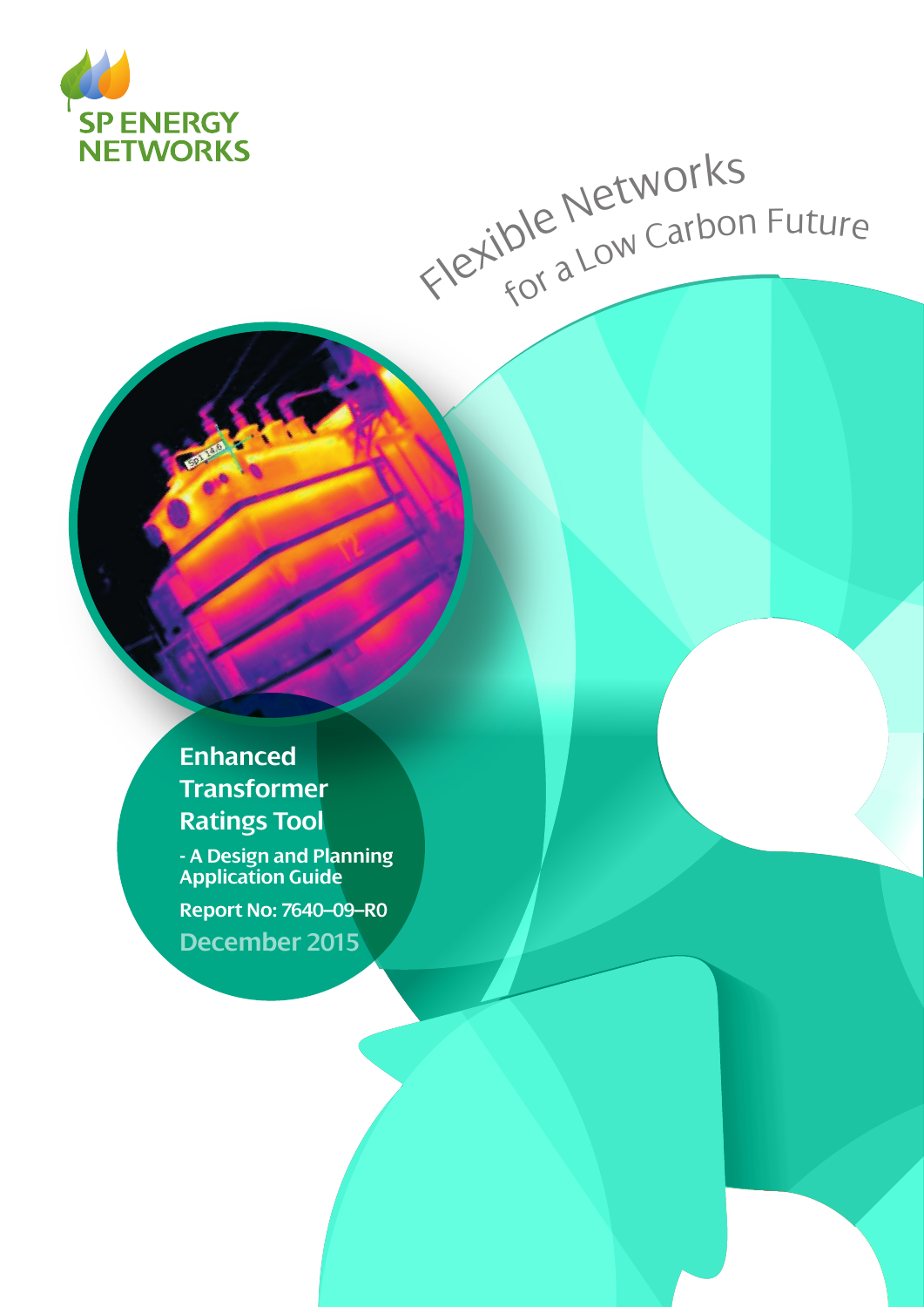#### **DOCUMENT HISTORY AND STATUS**

| CONFIDENTIALITY (Confidential or not confidential):<br>Confidential |                                                                                     |  |  |
|---------------------------------------------------------------------|-------------------------------------------------------------------------------------|--|--|
| Project No.:                                                        | 7640                                                                                |  |  |
| Project Name:                                                       | Enhanced Transformer Ratings Tool - A Design and Planning Tool Application<br>Guide |  |  |
| Author:                                                             | Steven Hattersley (steven.hattersley@tnei.co.uk)                                    |  |  |
| Issued by:                                                          | <b>TNEI Services Ltd</b>                                                            |  |  |

| <b>Revision</b> | Date issued | Reviewed<br>by | Approved<br>by | Date<br>Approved | <b>Revision Type</b>   |
|-----------------|-------------|----------------|----------------|------------------|------------------------|
| D <sub>0</sub>  | 05/08/2014  | <b>CEH</b>     | <b>CEH</b>     | 06/08/2014       | Preliminary Draft      |
| R <sub>0</sub>  | 11/09/2014  | <b>CEH</b>     | <b>CEH</b>     | 11/09/2014       | <b>Initial Release</b> |
|                 |             |                |                |                  |                        |

#### **Quality Assurance**

TNEI is registered with BS Quality Assurance Limited (Registration Number FS 27760) as compliant with BS EN ISO 9001. All work conducted by TNEI, its subsidiary companies and its subcontractors is carried out in accordance with in-house procedures and documentation.

#### **Disclaimer**

THE CONTENTS OF THIS DOCUMENT ARE FOR THE CONFIDENTIAL USE OF ONLY THOSE PERSONS TO WHOM IT IS INTENDED, AND MAY NOT BE REPRODUCED OR CIRCULATED IN WHOLE OR IN PART.

| <b>TNEI Services Ltd</b>  |                           |                     |                      |  |  |
|---------------------------|---------------------------|---------------------|----------------------|--|--|
| <b>Bainbridge House</b>   | Milburn House             | <b>Oueens House</b> | <b>Chester House</b> |  |  |
| 86 - 90 London Road       | Dean Street               | 19 St Vincent Place | 76-86 Chertsey Road  |  |  |
| Manchester                | Newcastle Upon Tyne       | Glasgow             | Woking               |  |  |
| M1 2PW                    | NE1 1LE                   | G1 2DT              | Surrey               |  |  |
| Tel: +44 (0) 161 233 4800 | Tel: +44 (0) 191 211 1400 | United Kingdom      | GU21 5BJ             |  |  |
| Fax: +44 (0) 161 233 4801 | Fax: +44 (0) 191 211 1432 | Tel: 0141 428 3184  | United Kingdom       |  |  |

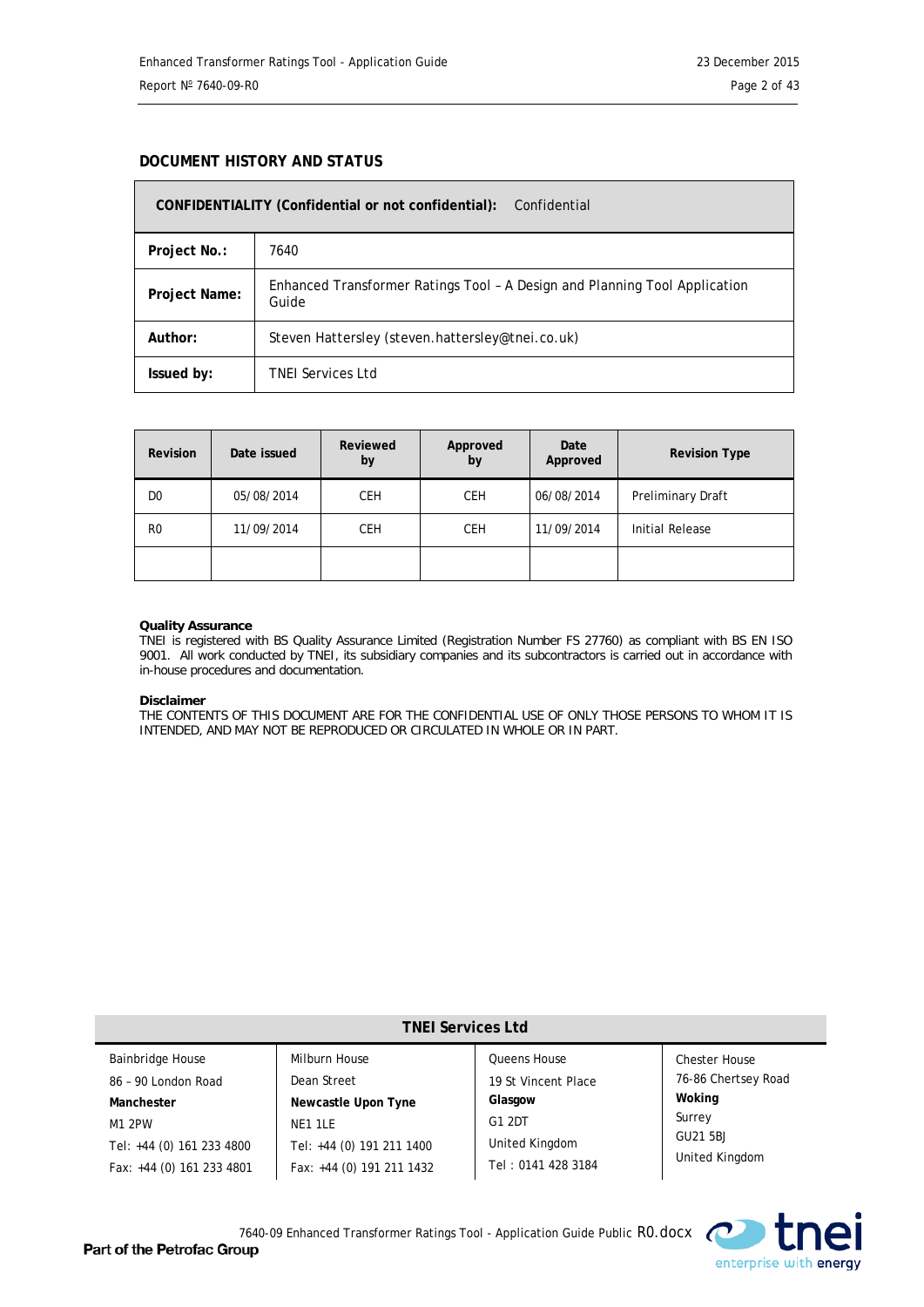# **Executive Summary**

To facilitate a future flexible network, it is critical to develop improved network planning and operations tools and practices that can provide a greater understanding of network behaviour and enable a more appropriate techno-economic response to load growth. Network monitoring data has traditionally been deployed and analysed consistent with a fit and forget network below 33kV. This will be inadequate as increasing amounts of low carbon technology including PV, electric vehicles, heat pumps and energy storage connect to the distribution network and with the growth of demand side response and generation ancillary services.

Primary transformer ratings are typically based on the nameplate rating i.e. an ambient temperature of 20°C and an insulation temperature of 98°C. TNEI Services Ltd and The University of Strathclyde have developed a software tool which calculates enhanced/dynamic thermal ratings for primary transformers. This is based on an industry standard IEC thermal model. The use of enhanced seasonal thermal ratings that leverage the interdependencies of ambient temperature and high load should help to release additional capacity from the network, enabling load related reinforcement to be deferred. The acceptable transformer insulation temperature under contingency conditions can also be reviewed and increased to gain capacity with minimal impact on aging.

A Microsoft Excel-based software tool has been developed which contains linkages with key power flow data and asset databases. Enhanced seasonal ratings are calculated for winter, summer and spring/autumn based on historic load profiles, seasonal ambient temperatures, insulation temperature and transformer size and cooling details. Enhanced ratings can then be exported to the network operations SCADA software and power systems software used by network planners. It is also possible to calculate an enhanced dynamic rating for use in maintenance outage planning or cyclic ratings in the event of an unplanned outage. The transformer aging rate associated with the enhanced rating is also calculated.

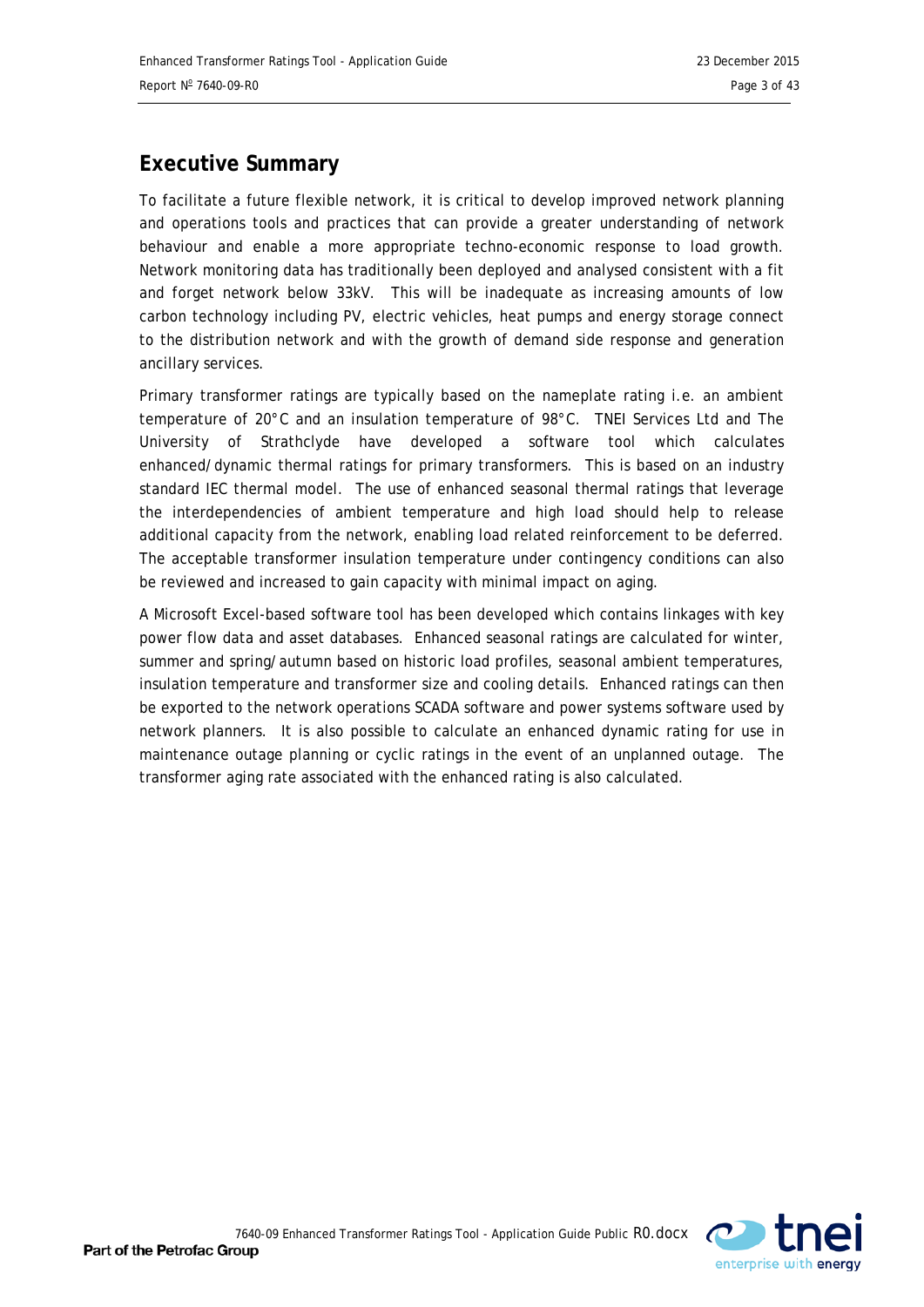# **CONTENTS**

| 1 |                                                     |                                                   |
|---|-----------------------------------------------------|---------------------------------------------------|
|   | 1.1<br>1.2<br>1.3<br>1.3.1<br>1.3.2                 |                                                   |
| 2 |                                                     |                                                   |
|   | 2.1<br>2.2<br>2.3<br>2.4<br>2.4.1<br>2.4.2<br>2.4.3 |                                                   |
| 3 |                                                     | ENHANCED TRANSFORMER RATINGS TOOL FUNCTIONALITY15 |
|   | 3.1<br>3.1.1<br>3.1.2<br>3.1.3                      |                                                   |
|   | 3.1.4                                               |                                                   |
|   | 3.2                                                 |                                                   |
|   | 3.2.1                                               |                                                   |
|   | 3.2.2                                               |                                                   |
|   | 3.2.3                                               |                                                   |
|   | 3.2.4<br>3.2.5                                      |                                                   |
|   | $3.3 -$                                             |                                                   |
|   | 3.3.1                                               |                                                   |
|   | 3.3.2                                               |                                                   |
|   | 3.3.3                                               |                                                   |
|   | 3.4                                                 |                                                   |
|   | 3.4.1                                               |                                                   |
|   | 3.4.2                                               |                                                   |
|   | 3.4.3                                               |                                                   |
|   | 3.4.4                                               |                                                   |
|   | 3.4.5                                               |                                                   |
|   | 3.4.6                                               |                                                   |
|   | 3.4.7<br>3.4.8                                      |                                                   |
|   | 3.4.9                                               |                                                   |
|   | 3.4.10                                              |                                                   |
|   | 3.4.11                                              |                                                   |
|   | 3.5                                                 |                                                   |
|   | 3.5.1                                               |                                                   |
|   | 3.5.2                                               |                                                   |
| 4 |                                                     |                                                   |
|   | 4.1                                                 |                                                   |
|   | 4.2                                                 |                                                   |
|   | 4.2.1                                               |                                                   |
|   | 4.2.2                                               |                                                   |
|   | 4.3                                                 |                                                   |
|   | 4.3.1                                               |                                                   |
|   | 4.3.2                                               |                                                   |

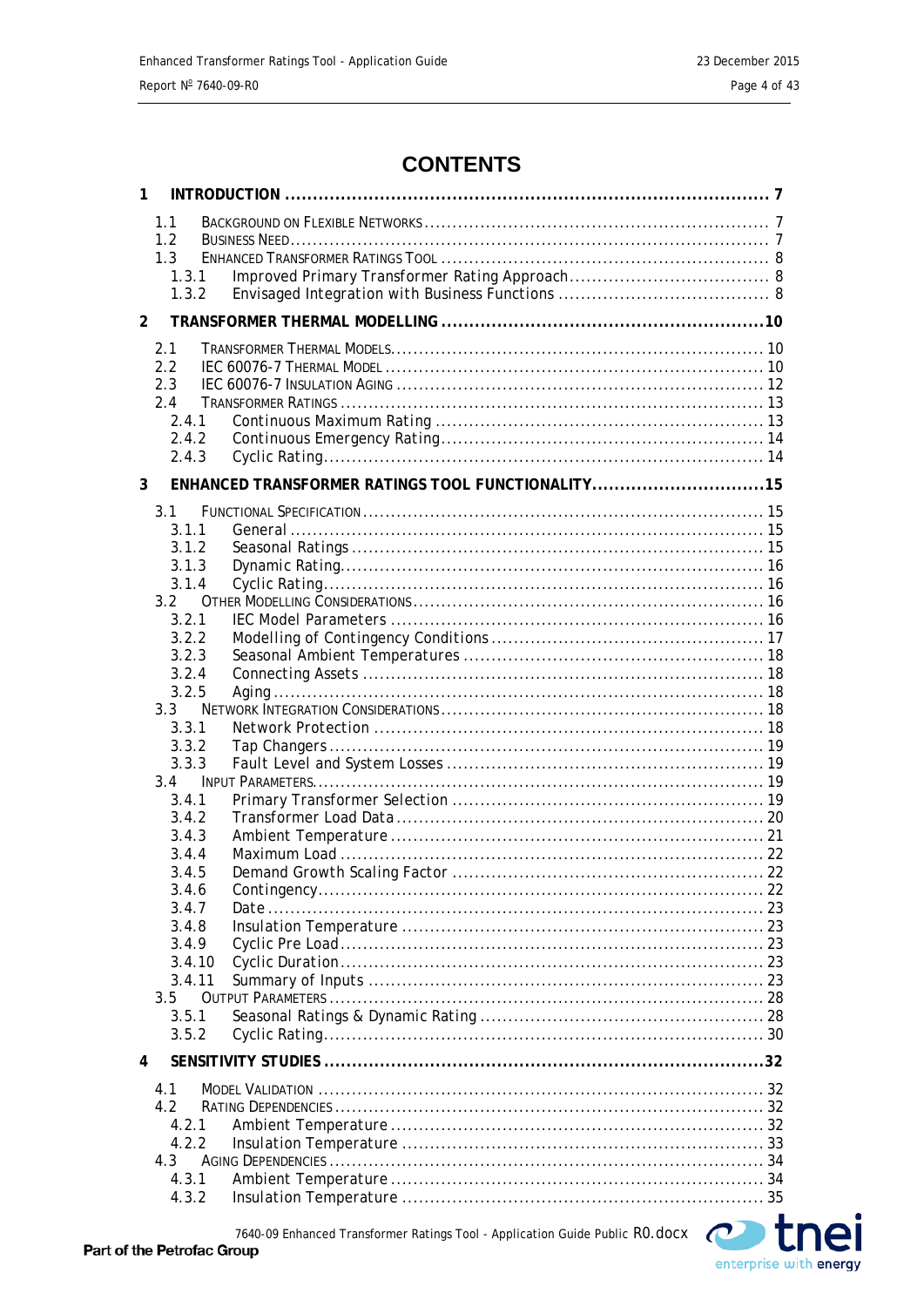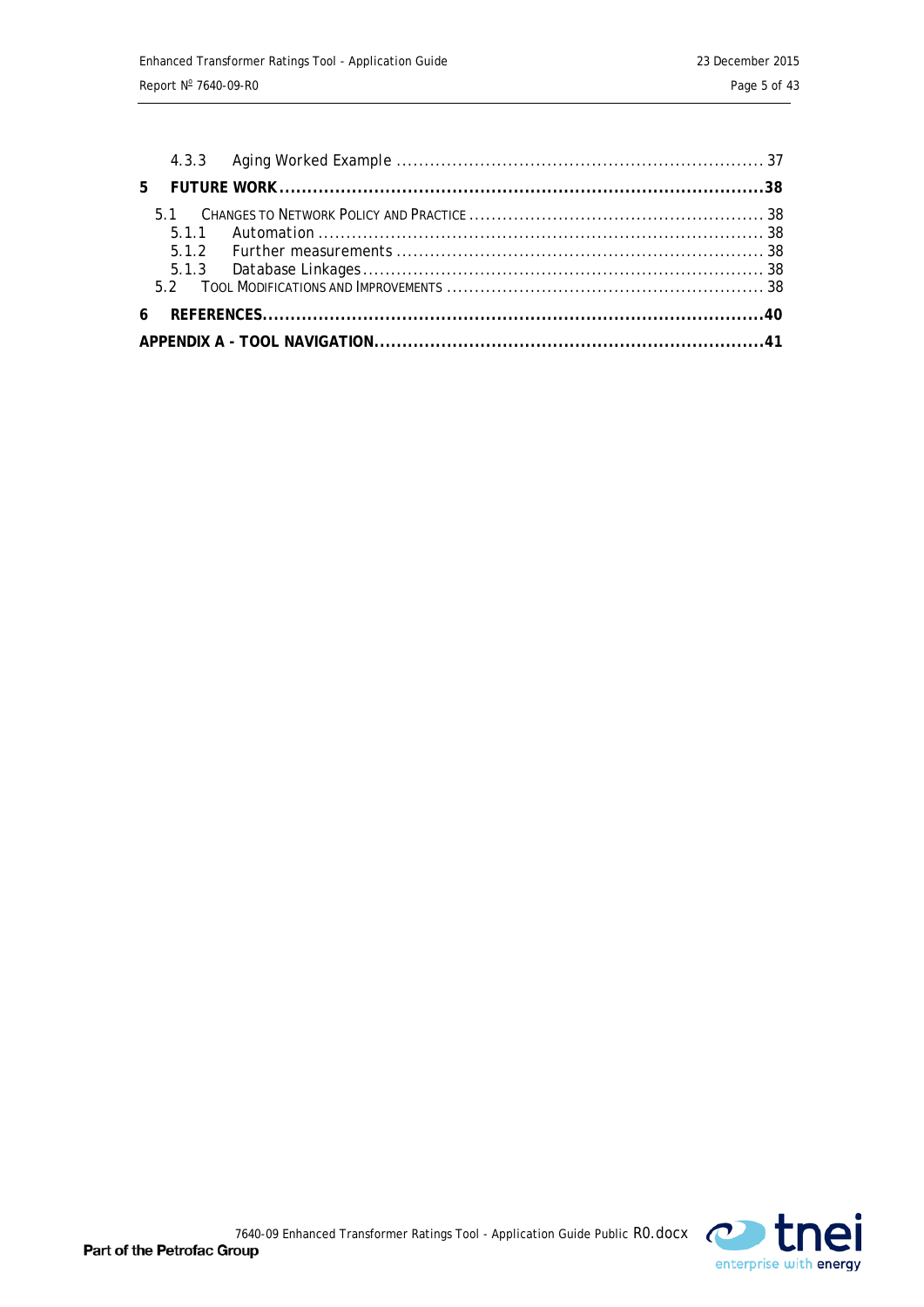# **Glossary**

| <b>BSP</b>        | Bulk Supply Point (Primary substation)                                    |
|-------------------|---------------------------------------------------------------------------|
| <b>CER</b>        | Continuous emergency rating                                               |
| <b>CMR</b>        | Continuous maximum rating                                                 |
| <b>FCO</b>        | First Circuit Outage                                                      |
| <b>GE Poweron</b> | Network Operations control software                                       |
| <b>GSP</b>        | Grid Supply Point (supply point from National Grid to DNOs)               |
| <b>LCNF</b>       | Low Carbon Network Fund                                                   |
| <b>LTDS</b>       | Long Term Development Statement                                           |
| OD.               | Oil Directed                                                              |
| 0F                | Oil Forced                                                                |
| <b>ONAF</b>       | Oil Natural Air Forced                                                    |
| <b>ONAN</b>       | Oil Natural Air Natural                                                   |
| PI                | Process Instrumentation - SPEN's Network Monitoring Data Historian System |
| <b>SCO</b>        | Second Circuit Outage                                                     |
| <b>SPD</b>        | <b>Scottish Power Distribution</b>                                        |
| <b>SPEN</b>       | Scottish Power Energy Networks (incorporating SPM and SPD)                |
| <b>SPM</b>        | <b>Scottish Power Manweb</b>                                              |

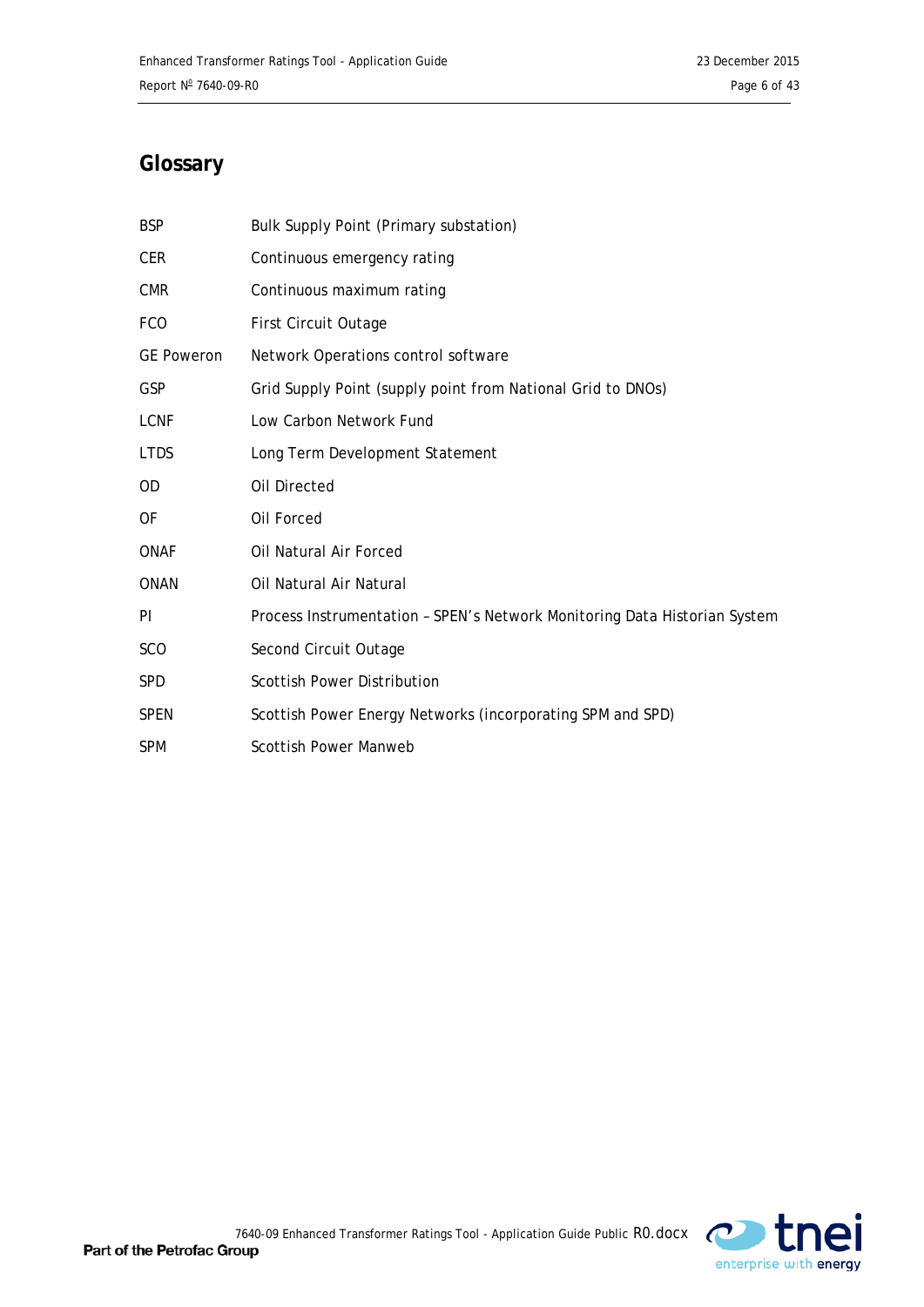# <span id="page-6-0"></span>**1 Introduction**

# <span id="page-6-1"></span>**1.1 Background on Flexible Networks**

'Flexible Networks for a Low Carbon Future' is a Scottish Power Energy Networks (SPEN) Tier 2 Low Carbon Network Fund (LCNF) trial project. LCNF Tier 2 projects are awarded annually on a competitive basis to UK Distribution Network Operators (DNO) and are administered through Ofgem.

Flexible Networks will provide the DNOs with economic, DNO-led solutions to enhance the capability of the networks as heat and transport are increasingly decarbonised resulting in an increase in electricity use. Crucially, these solutions will be capable of being quickly implemented and will help to ensure that the networks do not impede the transition to a low carbon future.

Development of the Enhanced Transformer Ratings Tool and associated Application Guide has been led by TNEI Services (TNEI) and University of Strathclyde with guidance from SPEN. The underlying transformer thermal model was initially developed by The University of Strathclyde as part of an undergraduate dissertation project. This has been further developed to produce a software tool for calculating enhanced ratings for transformers.

# <span id="page-6-2"></span>**1.2 Business Need**

At present, transformers are run on a fixed nameplate rating throughout the year. Network capacity is calculated from these asset ratings and compared to the network demand during annual network review. However, the use of fixed asset ratings does not fully consider the actual thermal conditions experienced and can lead to unnecessary triggering of network reinforcements and corrective measures to reduce load due to indications that thermal headroom is exhausted.

By taking advantage of the interdependencies of seasonal temperature change, load profiles and relative aging, there is potential to unlock additional network capacity which could allow reinforcement to be deferred. Peak demand generally occurs in December when ambient temperature is lowest, which will enhance the asset thermal rating and thus, should provide additional capacity when it is required most.

The innovations being trialled as part of Flexible Networks including dynamic thermal ratings, will test whether theoretical benefits can be achieved in practice, and to establish timescales, costs and any challenges to integration into business-as-usual.

This report explores the use of enhanced thermal ratings to improve the thermal management of transformers, identify capacity headroom and to understand and manage the potential impacts on distribution system operation and design. This should ultimately delay network reinforcement and enable more efficient network investment. The development of a methodology and software tool to calculate enhanced asset ratings will form part of a new thermal management system.

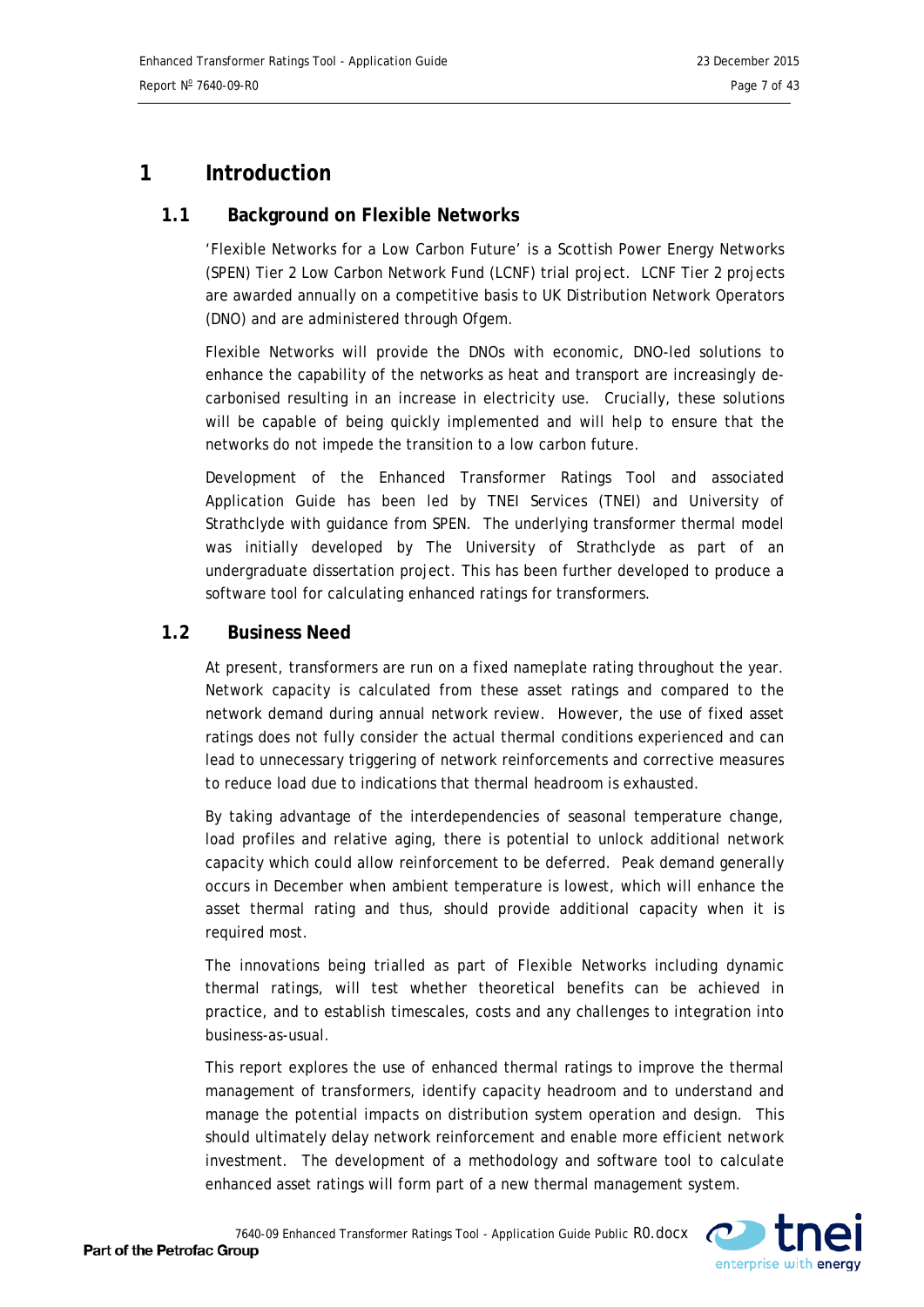# <span id="page-7-0"></span>**1.3 Enhanced Transformer Ratings Tool**

#### <span id="page-7-1"></span>**1.3.1 Improved Primary Transformer Rating Approach**

An improved approach to the calculation of transformer ratings would take advantage of the following key interdependencies with the aim of increasing network group capacity:

- Correlation of low ambient temperature e.g. high load in winter.
- Use of actual transformer loading profiles (compared to simple "top-hat" profiles) to calculate thermal heating and cooling.
- Short-term increase in acceptable transformer insulation temperature resulting in only minimal impact on transformer aging due to increased aging only occurring during infrequent contingency conditions.
- Transformer failure usually attributable to mechanical aging.

HV network groups typically fall within P2/6 network Class C (maximum demand between 12MW and 60MW), where;

- First Circuit Outage (FCO) results in no loss of supply
- Second Circuit Outage (SCO) may result in 100% loss of supply

Thus, network firm capacity is based on a summation of transformer ratings within the network group, to comply with network security for FCO. For example, for a network group of three 10MVA transformers, the firm capacity would be 20MVA. It is anticipated that the enhanced ratings will be used to then calculate new HV group firm capacities.

#### <span id="page-7-2"></span>**1.3.2 Envisaged Integration with Business Functions**

It is envisaged that the enhanced transformer seasonal ratings will be calculated on an annual basis for each transformer within a specific network group. This would enable calculation of a new HV network group firm capacity by Network Planning. A view on an acceptable short-term transformer insulation temperature will be developed following wider analysis of the primary transformer asset base and verification with experimental measurements. This should recognise uncertainties associated with ambient temperature and load measurements.

The methodology incorporates the use of real ambient temperature and load data as well as measured top oil temperature, where available in future. It is anticipated that the use of top oil temperature will improve the accuracy of the model as it better characterises transformer thermal loading.

The enhanced transformer seasonal ratings will be automatically linked to the control room SCADA systems.

Assessment of a transformer thermal rating over a specific planned outage period (based on historical or forecast ambient temperature and load data) will assist Network Operations in optimising network configuration plans and response to contingency. The ability to calculate a transformer dynamic rating for a shorter

7640-09 Enhanced Transformer Ratings Tool - Application Guide Public R0.docx

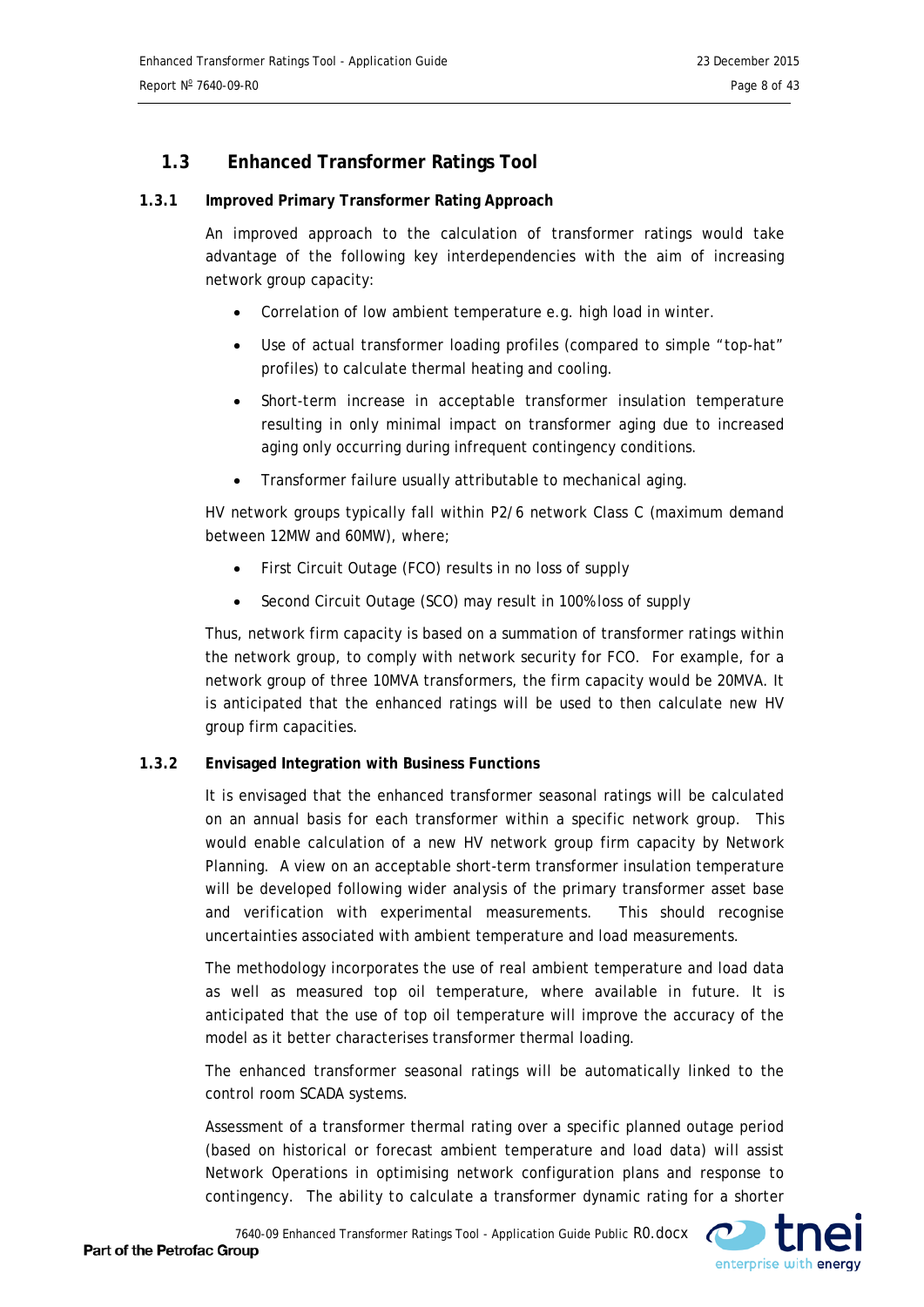period e.g. several hours while the network is reconfigured, during an unplanned outage is also seen as a valuable tool for control engineers.

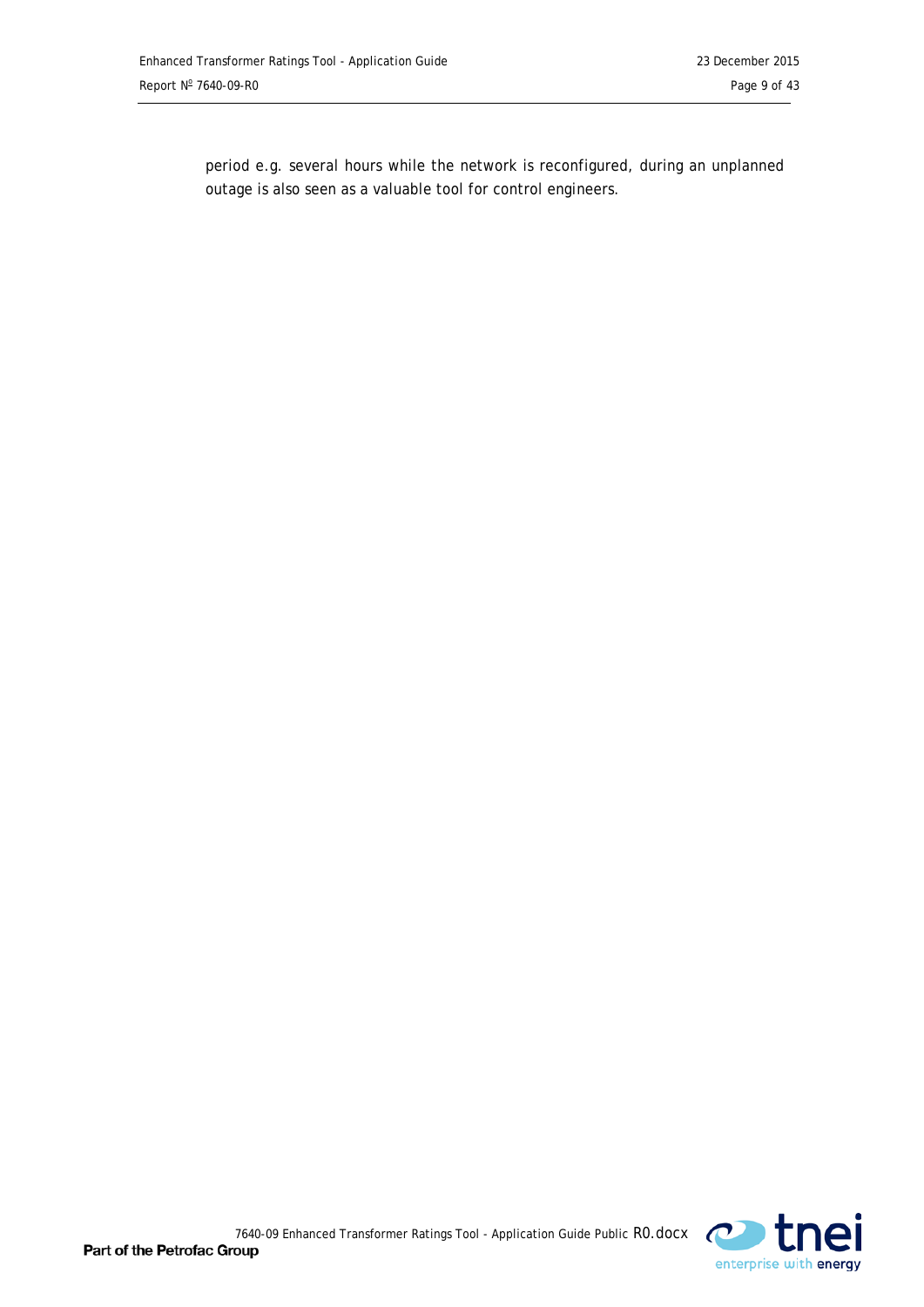# <span id="page-9-0"></span>**2 Transformer Thermal Modelling**

# <span id="page-9-1"></span>**2.1 Transformer Thermal Models**

The transformer thermal model presented in IEC 60076-7 is well established within the power systems industry and widely used. There are other thermal models available however these tend to be significantly more complex, requiring inputs which are not readily available and introduce uncertainty. The Enhanced Transformer Rating Tool is based on the IEC model.

# <span id="page-9-2"></span>**2.2 IEC 60076-7 Thermal Model**

The IEC model contains a set of differential equations which are used to calculate the winding hot spot temperature. The hot spot temperature is defined at the hottest part of the transformer windings and it is this temperature that the insulation must withstand. Although most of the insulation within the transformer will be at a lower temperature, the hot spot temperature is critical as only one point of failure in the insulation is required for the entire asset to fail. [Figure 2-1](#page-9-3) shows the block diagram of the thermal model presented in IEC 60076-7.



<span id="page-9-3"></span>Figure 10 - Block diagram representation of the differential equations *Figure 2-1 IEC Block Diagram [1]*

The IEC thermal model parameters shown in [Figure 2-1](#page-9-3) are as follows:

- **K** Load factor. Ratio between the load current and rated nameplate current (at continuous maximum rating).
- **Θa** Ambient temperature around the transformer.
- **Θo** Transformer top oil temperature.

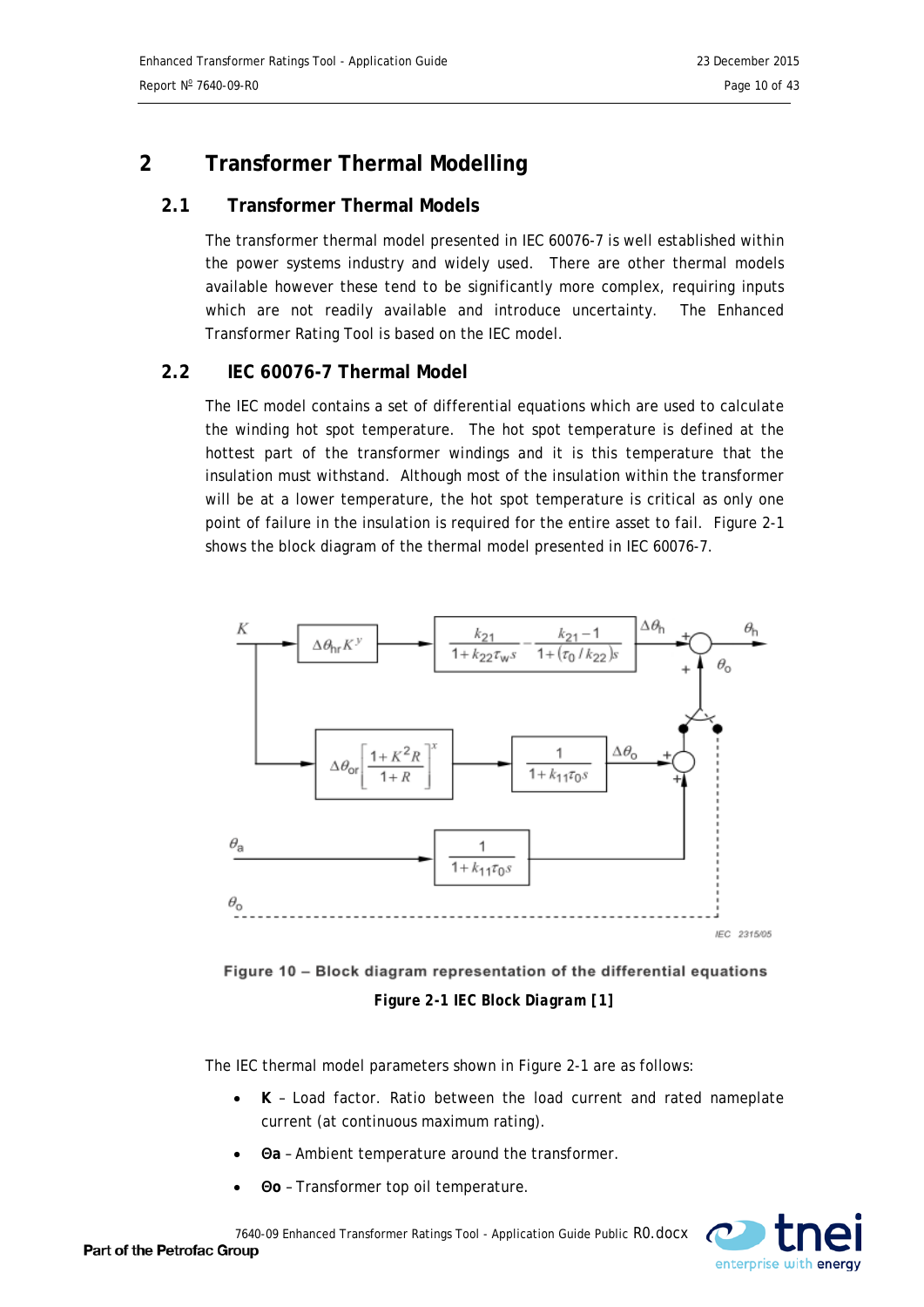- **S** Laplace operator
- **Δθor**  Steady state top oil rise above ambient temperature at rated losses.
- **Δθo** Top oil temperature rise at load considered.
- **Δθhr** Hotspot temperature gradient at rated current.
- **Δθh** Hot spot to top oil gradient at load considered.
- **Θh** Hot spot temperature
- **τo** Oil time constant.
- **τw –** Winding time constant.
- **R** Ratio of load losses at rated current to no load losses.
- **x**  Oil exponent, describing the relationship between total losses and top oil temperature rise.
- **y** Winding exponent, describing the relationship between current and winding temperature rise.
- **k11, k21 & k22** Model constants describing the temporal behaviour of the transformer.
- **Δt** This is interpolation time step used by the model.

The IEC thermal model inputs and outputs are summarised below.

#### **Model inputs:**

- Load factor (K)
- Ambient air temperature (Θa**)**
- Transformer top oil temperature (Θo**)**
- IEC model parameters (Δθor, Δθhr, τo, τw, R, x, y, k11, k21 & k22)

#### **Model outputs:**

• Maximum hot spot temperature (Θh**)**

As can be seen from [Figure 2-1,](#page-9-3) the top oil temperature component of the model is shown as dashed. This is because top oil temperature is not typically measured for transformers and so ambient temperature is used to characterise temperature instead. If top oil temperature was measured, ambient temperature along with input parameters Δθor, R, X and K11 would not be required. This should improve the accuracy of the thermal model.

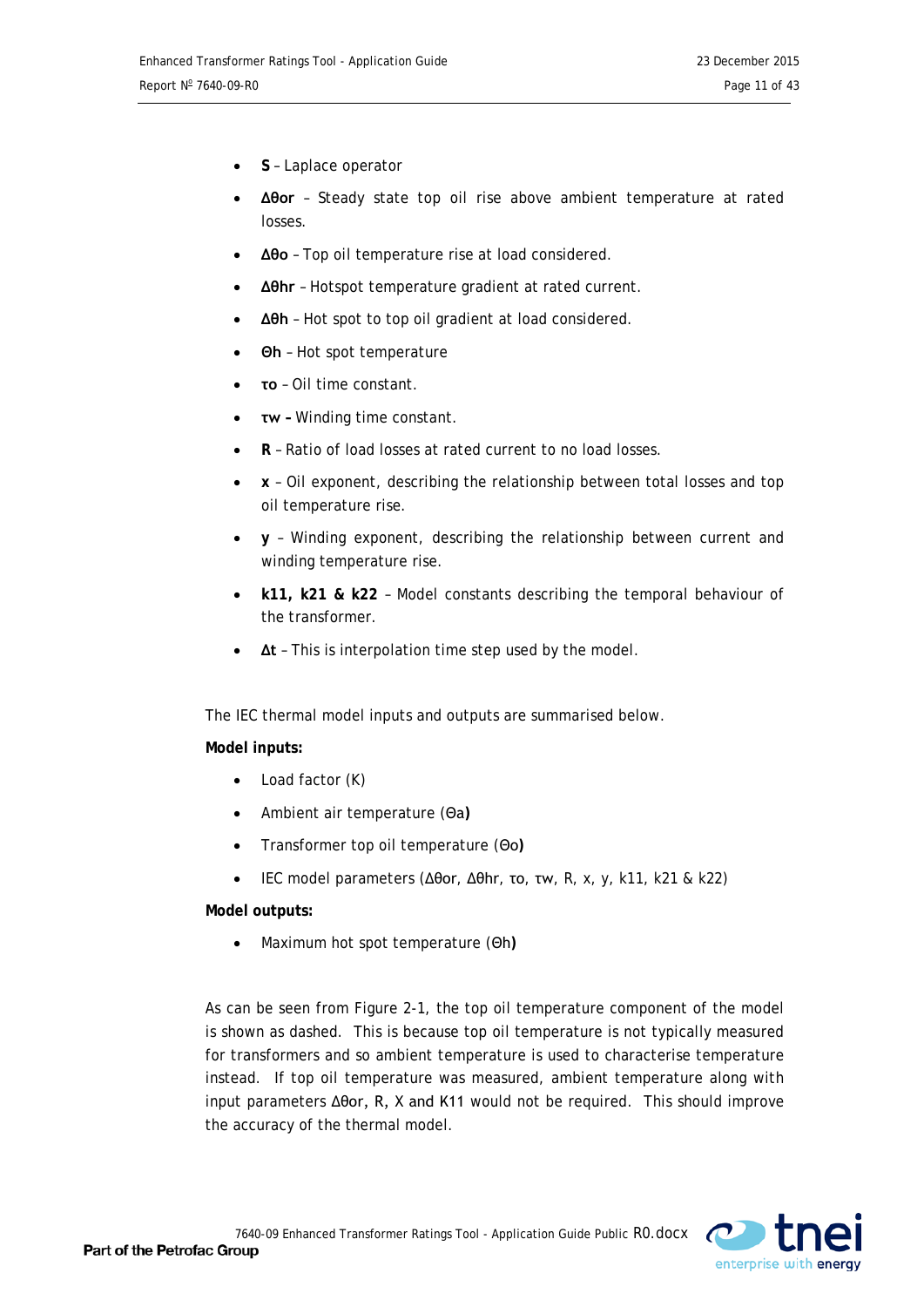Examples of values for the IEC model input parameters can be found within IEC 60076-7 and are shown below in [Figure 2-2.](#page-11-1) Values for distribution transformers (up to 2.5MVA) and medium and large power transformers (up to 100MVA and greater than 100MVA) are given. In addition, values for different transformer cooling type designations; Oil Natural Air Natural (ONAN), Oil Natural Air Forced (ONAF), Oil Forced (OF) and Oil Directed (OD) are also included.

IEC 60076-7 also provides input parameter values for different cooling types by restricted or non restricted oil flow. A restricted cooling type is defined as a transformer having radial spacers less then 3mm thick, in a disc winding with oil flow washers.

|                                                                                                 |                                   | <b>Distribution</b><br>transformers | <b>Power transformers</b> |                |                |                |
|-------------------------------------------------------------------------------------------------|-----------------------------------|-------------------------------------|---------------------------|----------------|----------------|----------------|
|                                                                                                 |                                   | ONAN                                | ONAN                      | ONAF           | OF             | OD             |
| Oil exponent                                                                                    | $\mathcal{X}$                     | 0.8                                 | 0.8                       | 0.8            | 1.0            | 1.0            |
| Winding exponent                                                                                | у                                 | 1,6                                 | 1,3                       | 1,3            | 1.3            | 2,0            |
| Loss ratio                                                                                      | R                                 | 5                                   | 6                         | 6              | 6              | 6              |
| Hot-spot factor                                                                                 | H                                 | 1,1                                 | 1,3                       | 1,3            | 1.3            | 1.3            |
| Oil time constant                                                                               | $\tau_{\mathsf{O}}$               | 180                                 | 210                       | 150            | 90             | 90             |
| Winding time constant                                                                           | $\tau_{\rm W}$                    | 4                                   | 10                        | $\overline{7}$ | $\overline{7}$ | $\overline{7}$ |
| Ambient temperature                                                                             | $\theta_{\mathbf{a}}$             | 20                                  | 20                        | 20             | 20             | 20             |
| Hot-spot temperature                                                                            | $\theta_{h}$                      | 98                                  | 98                        | 98             | 98             | 98             |
| Hot-spot to top-oil (in tank) gradient                                                          |                                   |                                     |                           |                |                |                |
| at rated current                                                                                | $\Delta\theta_{\rm hr}$           | 23                                  | 26                        | 26             | 22             | 29             |
| Average oil temperature rise a)                                                                 | $\Delta\theta_{\text{omr}}$       | 44                                  | 43                        | 43             | 46             | 46             |
| Top-oil (in tank) temperature rise                                                              | $\Delta\theta_{\text{OF}}$        | 55                                  | 52                        | 52             | 56             | 49             |
| Bottom oil temperature rise a)                                                                  | $\Delta\theta_{\mbox{\small br}}$ | 33                                  | 34                        | 34             | 36             | 43             |
| $k_{11}$                                                                                        |                                   | 1,0                                 | 0, 5                      | 0,5            | 1.0            | 1.0            |
| $k_{21}$                                                                                        |                                   | 1,0                                 | 2,0                       | 2,0            | 1.3            | 1,0            |
| $k_{22}$                                                                                        |                                   | 2,0                                 | 2,0                       | 2,0            | 1,0            | 1,0            |
| a) Average oil temperature rise and bottom oil temperature rise are given for information only. |                                   |                                     |                           |                |                |                |

Table E.1 - Example characteristics related to the loadability of transformers

# *Figure 2-2 IEC 60076-7 example thermal model parameters [2]*

<span id="page-11-1"></span>Some of the parameters can be calculated on an individual transformer basis rather than using the recommended IEC values. This can help to improve the accuracy of the thermal model. Transformer heat run tests produce the required information. However, in practice, this type of test is often not performed on transformers or the test information has not been requested from the manufacturer or is no longer available.

# <span id="page-11-0"></span>**2.3 IEC 60076-7 Insulation Aging**

The insulation aging model in IEC 60076-7 is based solely on hot spot temperature. However, in reality other factors such as historical power flow through the transformer and oil quality also affect the insulation aging rate.

It is recommended that oil samples are taken routinely to monitor the presence of moisture, oxygen and acid within the oil and thus, the quality of the oil.

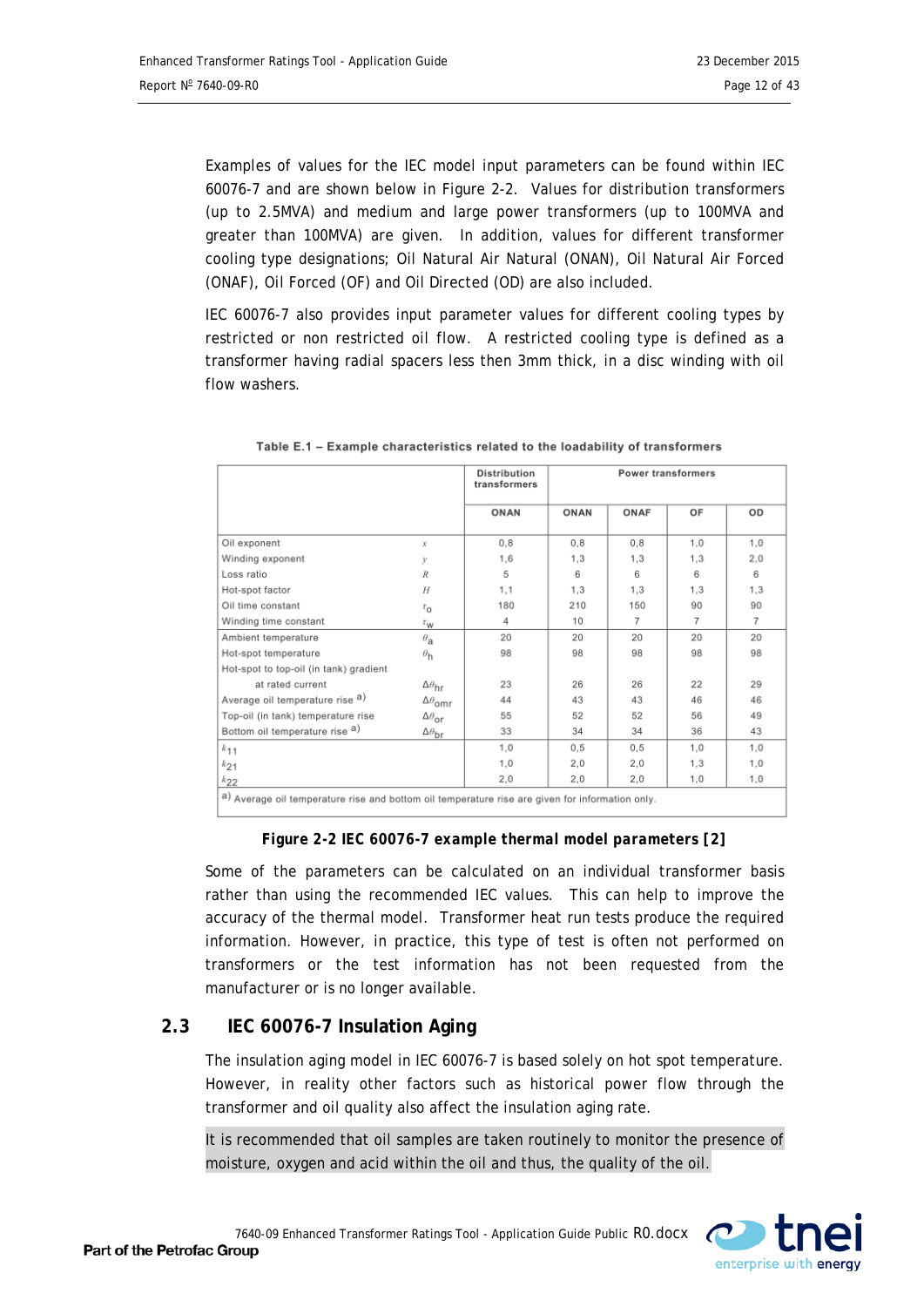The rate of insulation aging can be calculated as per the following equation for non-thermally upgraded insulation: [3]

$$
V = 2^{(\vartheta_h - 98)/6}
$$

**V** = Insulation age rate

**Θh** = Insulation hot spot temperature

The following table, from IEC 60076-7, provides an indication of the effects of hot spot and thus insulation temperature on the age rate [4].

| <b>Hot Spot</b><br>Temperature Oh<br>$(^{\circ}C)$ | Non-thermally upgraded<br>insulation age rate V |
|----------------------------------------------------|-------------------------------------------------|
| 80                                                 | 0.125                                           |
| 86                                                 | 0.25                                            |
| 92                                                 | 0.5                                             |
| 98                                                 | 1                                               |
| 104                                                | $\overline{2}$                                  |
| 110                                                | 4                                               |
| 116                                                | 8                                               |
| 122                                                | 16                                              |
| 128                                                | 32                                              |
| 134                                                | 64                                              |
| 140                                                | 128                                             |

*Table 2-1 IEC Hot Spot Vs Age Rate*

# <span id="page-12-0"></span>**2.4 Transformer Ratings**

#### <span id="page-12-1"></span>**2.4.1 Continuous Maximum Rating**

The continuous maximum rating (CMR) or nameplate rating as it is more commonly known is defined at an ambient temperature of 20°C and the continuous load that gives a hot spot temperature of 98°C. An ambient temperature of 20°C comes from the IEC standard and is given as the average yearly temperature. The hot

7640-09 Enhanced Transformer Ratings Tool - Application Guide Public R0.docx

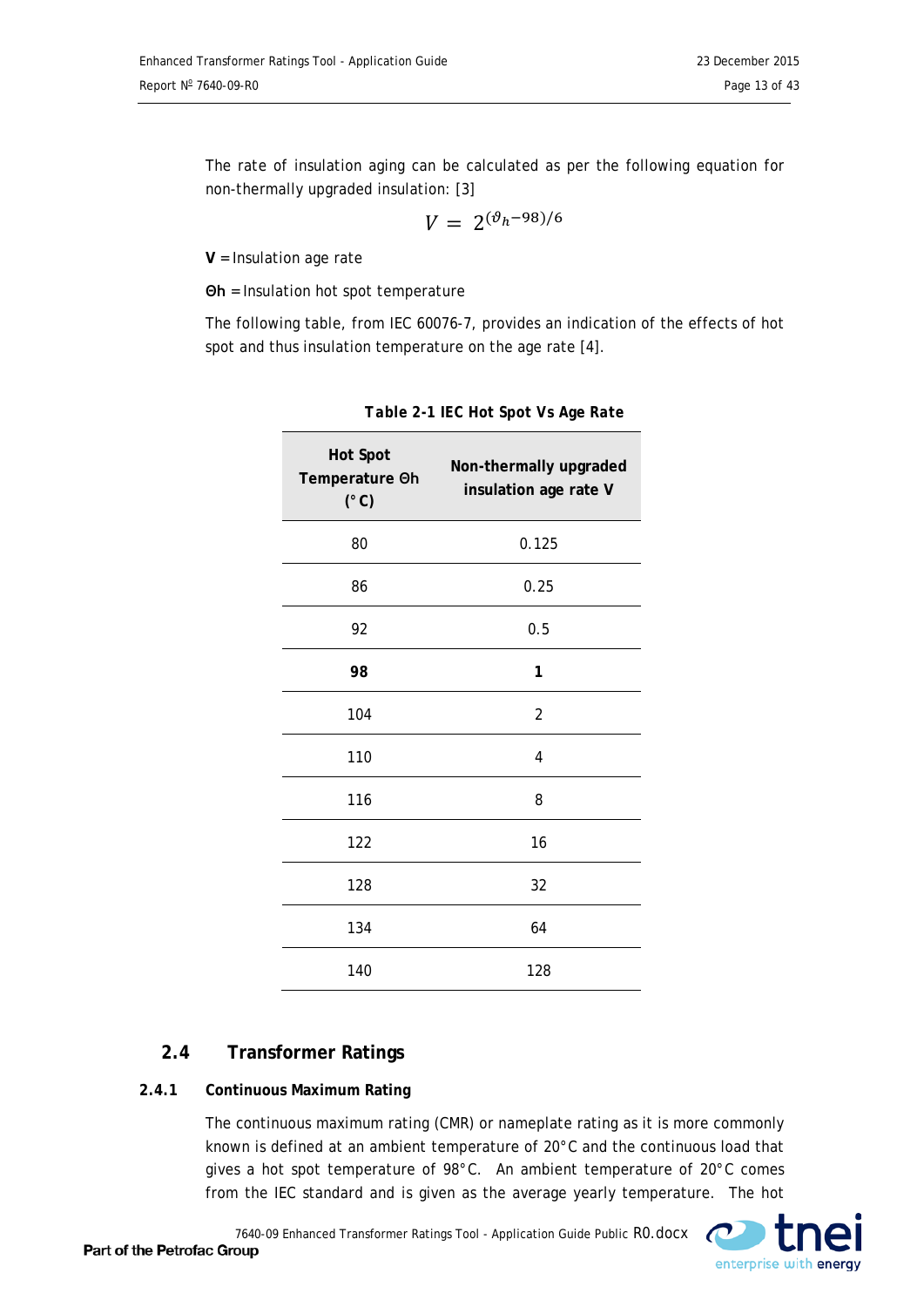spot temperature of 98°C is based on non-thermally upgraded insulation. At this hot spot temperature, the insulation will age at a rate of 1, or 24 hours of life lost over a 24 hour period of time. A transformer will last an estimated 15 years operating continuously at this rating however in reality the insulation temperature will usually be much lower due to network design for contingency conditions and because transformers start life with a relatively low load, with load increasing gradually. A typical stated lifespan of a transformer is often quoted by manufacturers as 40 years for nameplate rating. Usually transformers in the UK last longer than the quoted 40 years because ambient temperature is often below 20°C in the UK and due to load profile variation. For more information on CMR ratings refer to ENA TS 35-3.

#### <span id="page-13-0"></span>**2.4.2 Continuous Emergency Rating**

Continuous emergency ratings are calculated at an ambient temperature of 5°C. This is based on winter temperatures as winter months typically experience the highest demand and transformers are most likely to be required to operate at an emergency rating in this case. Ratings are given in the following order - ONAN, ONAF (CMR) and CER. CER ratings are typically twice the ONAN rating. The insulation temperature associated with CER ratings is 140°C. At this temperature the insulation will be subject to rapid aging however it is anticipated that the transformer may only run at this temperature for several days/weeks over its total life. In practice, it is understood that transformer designers would use an insulation temperature of 120°C to allow for some uncertainty as a few degrees can make a significant difference to aging. For more information on CER ratings see ENA TS 35-2.

#### <span id="page-13-1"></span>**2.4.3 Cyclic Rating**

A cyclic rating is a temporary rating above the CMR rating defined for a specified time period e.g. several hours, within a 24 hour period. Cyclic ratings are designed to allow a short-term overload due to an unplanned outage occurring such as asset failure. It is anticipated that within a few hours the fault will have been fixed or the load level will have reduced. Cyclic ratings can be calculated at any ambient temperature as an unplanned outage could occur at any time during the year. Cyclic ratings often use an insulation temperature of 160°C which according to IEC 60076-7 is a short term emergency rating value. However, transformer designers would typically not recommend use of such a high insulation temperature due to thermal loading uncertainty and associated risk.

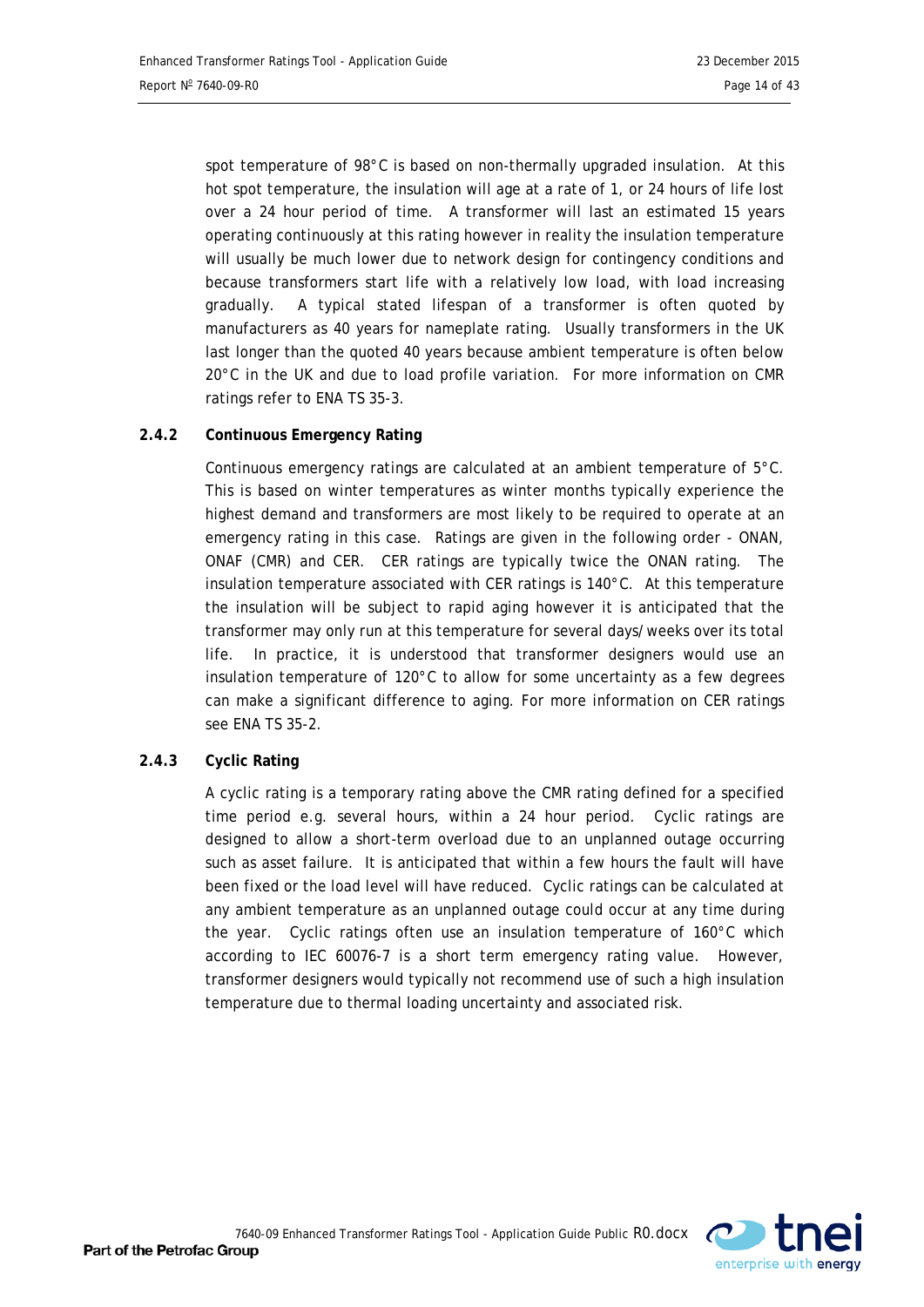# <span id="page-14-0"></span>**3 Enhanced Transformer Ratings Tool Functionality**

# <span id="page-14-1"></span>**3.1 Functional Specification**

#### <span id="page-14-2"></span>**3.1.1 General**

The Enhanced Transformer Ratings Tool has been developed and implemented using Microsoft Excel and Visual Basic. MS Excel was chosen due to being in common use across industry and availability of support. The code within the tool has been written in a standard, easy to understand format for anyone with a coding background. This will facilitate future maintenance and enhancement modifications.

The tool has been designed to analyse primary transformers however, the IEC thermal model parameters can equally be used for transformers with ratings less than 7.5MVA and greater than 12MVA.

The IEC standard provides the same thermal model input parameters for medium power transformers and large power transformers. However, it is recommended that further investigation is carried out to confirm the suitability of the thermal model for use with large power transformers (>45MVA i.e. grid transformers).

#### <span id="page-14-3"></span>**3.1.2 Seasonal Ratings**

Basic inputs for this function are load profile for the highest loaded seasonal day, ambient temperature and transformer details (a full list of the required inputs are detailed in section [3.4\)](#page-18-2). The IEC thermal model calculates an initial peak hot spot temperature from the load profile and ambient temperature. The load profile is then scaled up until the peak hot spot temperature reaches the specified temperature limit (98°C is standard however this can be modified by the user).

Three enhanced transformer ratings are calculated for winter, summer and spring/autumn based on three ambient temperatures and highest seasonal load profiles. It is envisaged that seasonal ratings would be calculated once a year for transformers in HV network groups identified as approaching firm capacity. Where opportunities exist to take advantage of enhanced seasonal thermal ratings to gain additional capacity headroom, the transformer ratings in power systems modelling tools such as IPSA and DigSilent could be automatically updated. Network group firm capacity would also be updated in the LTDS.

Where there is a clear cost-benefit case, local weather monitoring and possibly top oil temperature monitoring could be installed to reduce modelling uncertainty and potentially increase enhanced seasonal ratings further.

Transformer aging is also calculated based on the new enhanced seasonal ratings. These are presented in terms of nameplate and enhanced ratings, to give an indication of how the new rating will impact transformer aging during contingency conditions.

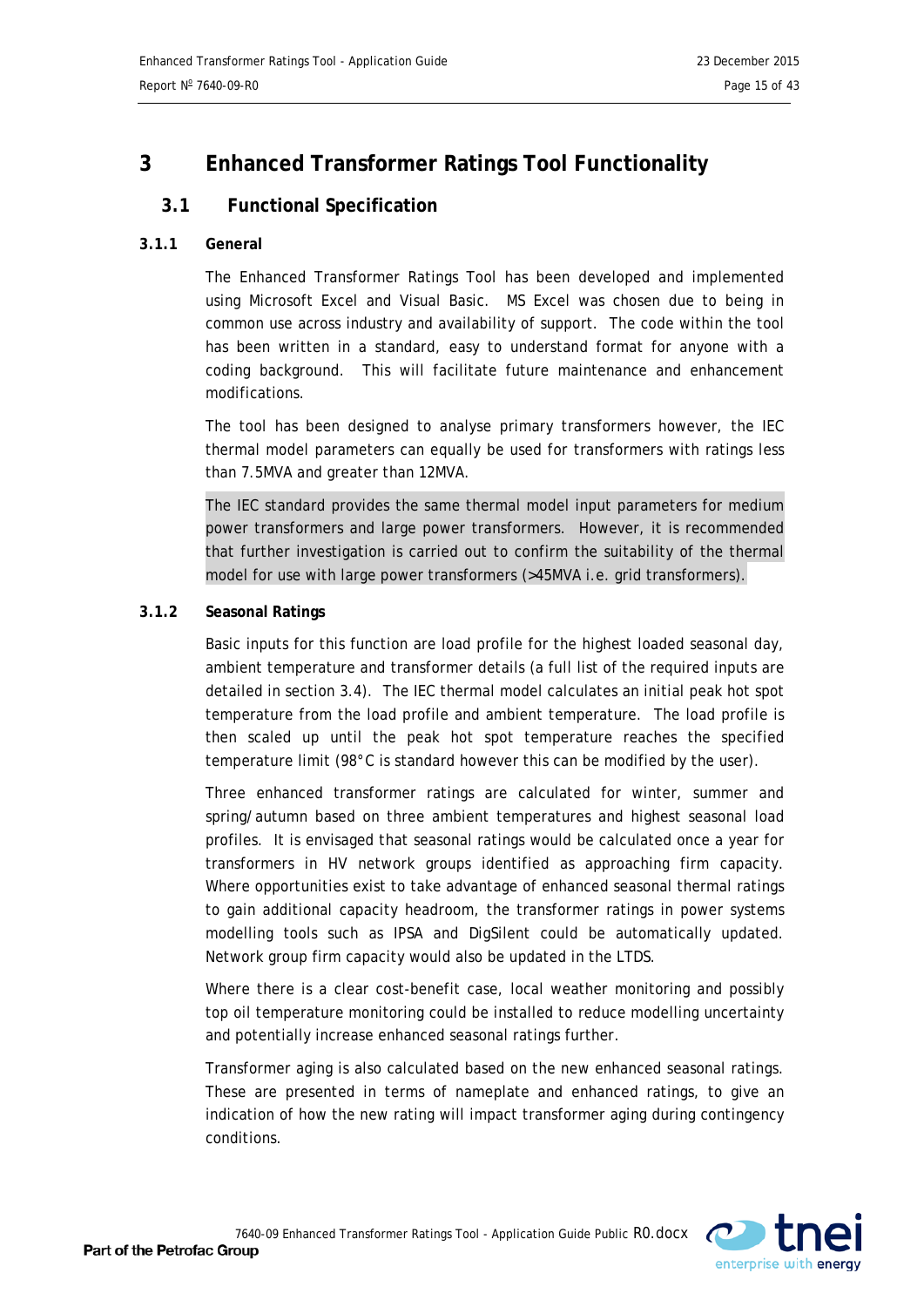#### <span id="page-15-0"></span>**3.1.3 Dynamic Rating**

The dynamic ratings function is aimed at network operators planning for a maintenance outage. This function calculates a single enhanced thermal rating over a specified time period for example, a 2 week planned outage based on historical or forecast ambient temperature and load data. The inputs for this function are similar to the seasonal ratings function only instead of entering a seasonal date, a start and finish date is entered.

#### <span id="page-15-1"></span>**3.1.4 Cyclic Rating**

The cyclic rating function is aimed at network operators who may need to calculate a short term enhanced thermal rating for a specified fault duration within a 24 hour period. The cyclic rating function requires the input of pre load, overload duration and transformer details. A pre load is applied for a period of 12 hours to increase transformer temperature. Then the load is scaled up for the required cyclic duration, until the maximum insulation temperature is reached. The load is then reduced to pre load value for the remaining time in the 24 hour period. Multiple pre loads and durations can be studied simultaneously. A range of cyclic rating load duration profiles are plotted as output. [Figure 3-1](#page-15-4) shows the load profile for a cyclic study, a flat load profile is assumed for cyclic rating calculations.



# <span id="page-15-4"></span><span id="page-15-2"></span>**3.2 Other Modelling Considerations**

#### <span id="page-15-3"></span>**3.2.1 IEC Model Parameters**

Standard parameters from IEC 60076-7 were used (see section [2.2\)](#page-9-2) as obtaining such parameters for all transformers would prove difficult. Such information would be useful for DNOs to start collating in a database.

Evidence of transformers having restricted oil flow is unlikely to be available. Such information would not be provided by a manufacturer for legacy transformers, if the company is still in business. Determining the makeup of the

7640-09 Enhanced Transformer Ratings Tool - Application Guide Public R0.docx

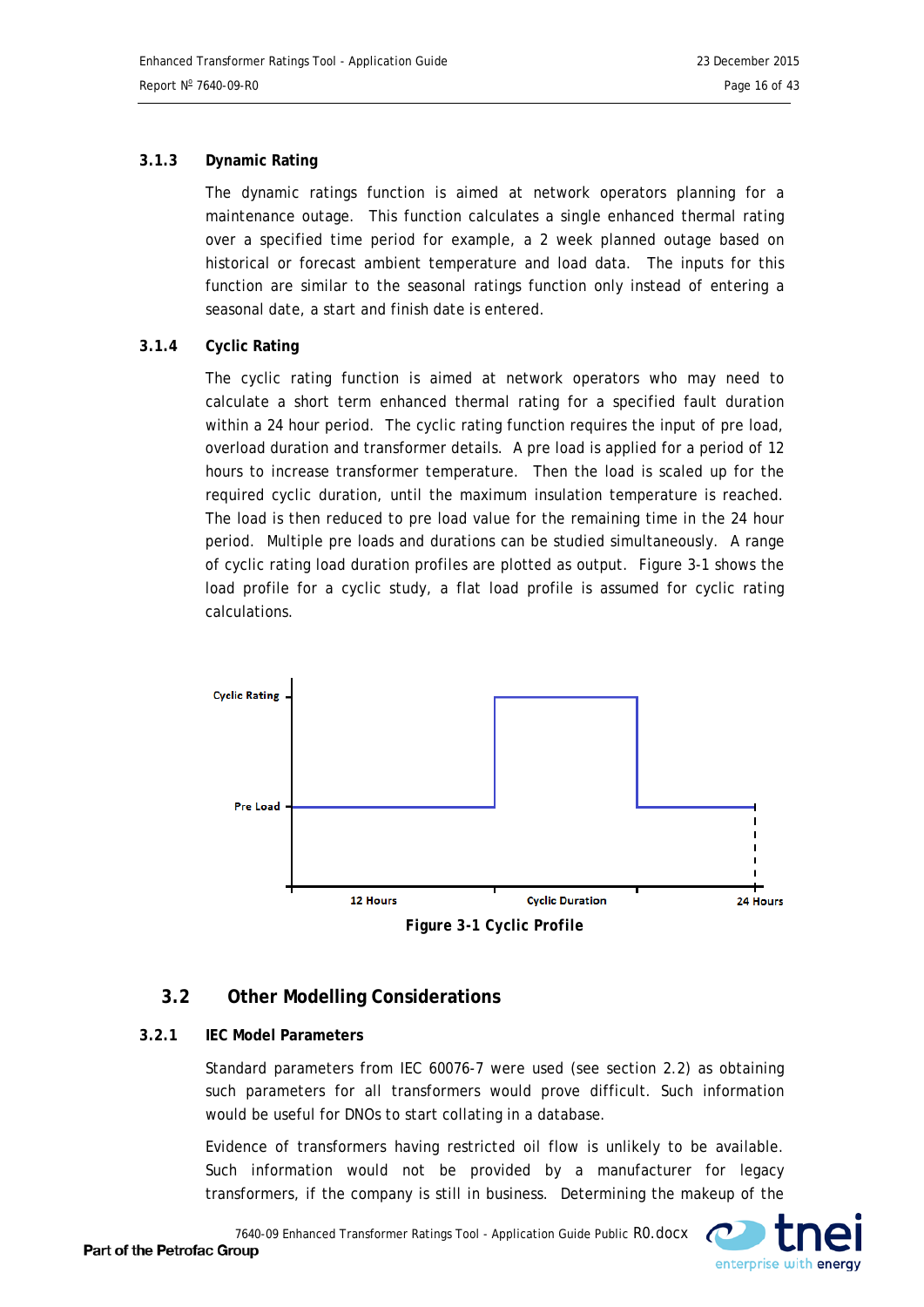windings and possible oil flow restriction by inspection would require the transformer to be taken apart and is therefore deemed unsuitable.

Further analysis should be undertaken as a sensitivity analysis to determine the effect of using thermal model parameters for a restricted oil flow transformer.

#### <span id="page-16-0"></span>**3.2.2 Modelling of Contingency Conditions**

<span id="page-16-1"></span>The firm capacity of the HV network group is based on individual aggregated transformer rating under contingency conditions. For a primary group, this contingency condition is a First Circuit Outage. For example, for a three transformer group of 10MVA ONAF rated transformers, the firm capacity will be 20MVA or (N-1) times the CMR rating.

Contingency scaling factors have been included in the tool to enable the input load profile to be scaled up to represent a contingency for both radial and meshed network configurations. This is done by means of a contingency scaling factors lookup table (see Table 3-1).

| No of Transformers<br>in Network Group | $N - 0$ | $N-1$                                                              | $N-2$ |
|----------------------------------------|---------|--------------------------------------------------------------------|-------|
|                                        |         | 1.5                                                                |       |
| 2                                      |         | 2                                                                  | 2.5   |
| >2                                     |         | Tx Rating + [(Tx Rating * Contingency) / (No of Tx - Contingency)] |       |

| Table 3-1 Contingency Scaling Factors |  |
|---------------------------------------|--|
|                                       |  |

The scaling factor depends on how many transformers are in the HV network group and the level of contingency. For groups containing more than 2 transformers, a formula is used to scale the load data equally between the remaining transformers. For groups of less than 3 transformers, fixed scaling factors are used to simulate load being shifted from two transformers to a single transformer or partial load transfer from a single transformer in an adjacent network group through feeder interconnections (back feeding). Note that for N-0 a scaling factor of 1 will be used i.e. no change in load.

Example: N-1, three 10 MVA transformers.

*Contingency scaling factor* = 
$$
10 + \left[\frac{10 * 1}{3 - 1}\right]
$$
 = 15 *MVA*

So if three transformers are loaded up to 10MVA each and one is lost due to outage, the remaining two transformers take up a total of 10MVA of load i.e. 5 MVA each to supply a total new load of 15 MVA.

For a group of 3 or more transformers, it has been assumed that the load pick up will be shared equally between the remaining transformers. In reality, the

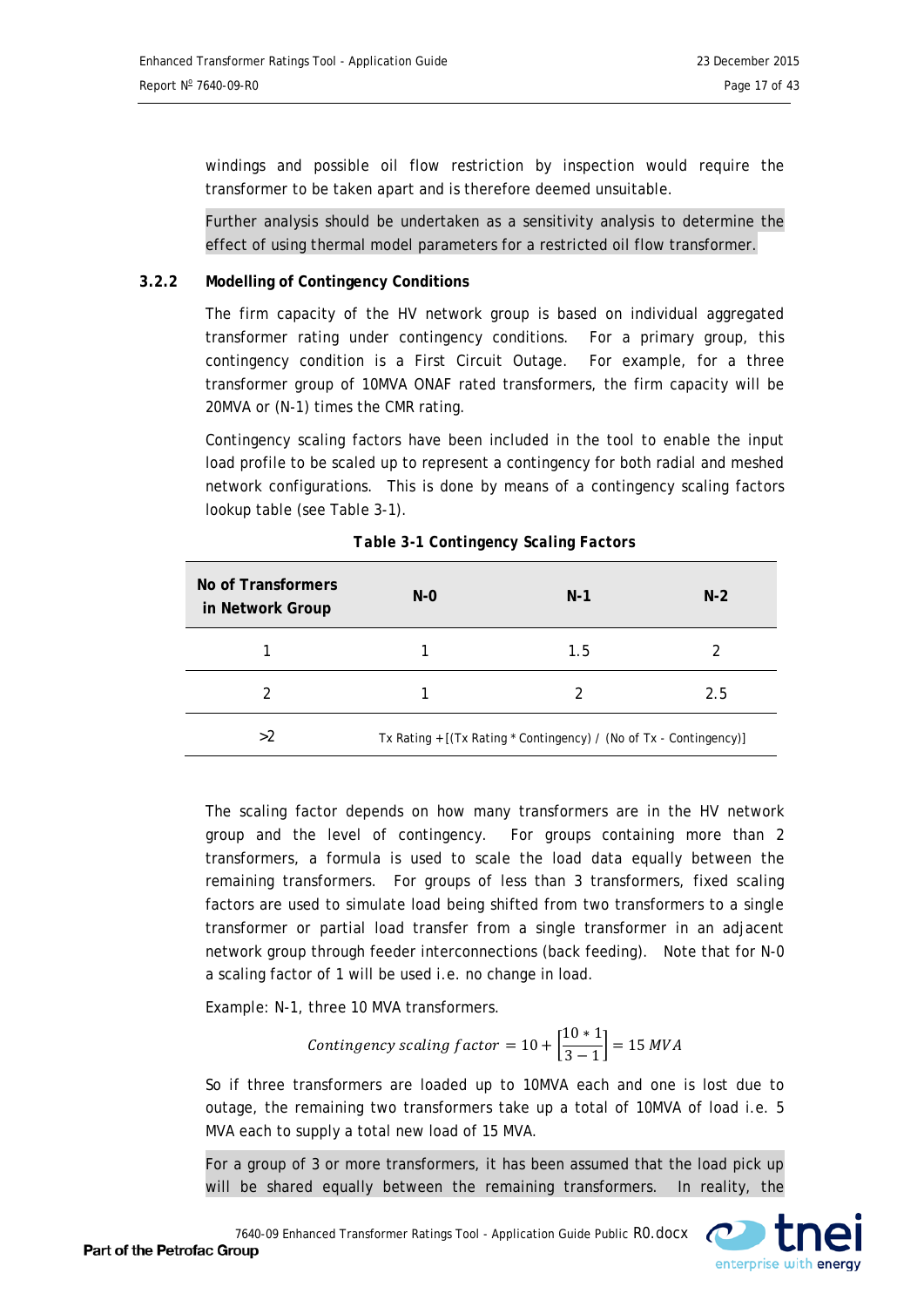amount of load each transformer picks up will vary depending on the impedance of the network. To model this accurately a load flow study would be required.

#### <span id="page-17-0"></span>**3.2.3 Seasonal Ambient Temperatures**

One of the key inputs into the thermal model is the ambient temperature. Average seasonal temperatures have been used although measured temperatures could also be used as input if available to better capture local weather characteristics. However, it should be noted that the tool aims to calculate a single enhanced seasonal thermal rating and thus, temperature measurements over a single day may not fully capture the temperature variation across a season.

The tool includes average seasonal temperatures for winter, summer and spring/autumn as follows;

- Winter =  $10^{\circ}$ C
- Summer =  $30^{\circ}$ C
- Spring/Autumn =20°C

Please note that flat daily temperature profiles are used in the tool and it has been assumed that the transformer is located outdoors in free airflow. Transformers located in sheltered areas or indoors may not be suitable for enhanced thermal ratings as ambient temperatures may be higher during the winter. To use enhanced ratings for such transformers either indoor ambient temperature or top oil temperature should be recorded.

#### <span id="page-17-1"></span>**3.2.4 Connecting Assets**

When considering enhanced thermal ratings, which will allow additional load to connect to a network, all connecting assets must be taken into consideration. This includes items such as switchgear, HV and LV cables, bushings, tap changers, protection and metering instruments, busbars etc. Although transformers may typically be the bottle neck, in terms of power flow, this may not always be the case.

#### <span id="page-17-2"></span>**3.2.5 Aging**

The Enhanced Transformer Ratings Tool has been designed using non-thermally upgraded paper and therefore aging calculations for loading to nameplate rating are based on a 98°C rated insulation temperature.

#### <span id="page-17-3"></span>**3.3 Network Integration Considerations**

#### <span id="page-17-4"></span>**3.3.1 Network Protection**

Protection settings may also have to be modified to prevent operation and tripping of equipment at higher loads. Protection settings to check would relate to; oil temperature, winding temperature, overload current and earth fault current.

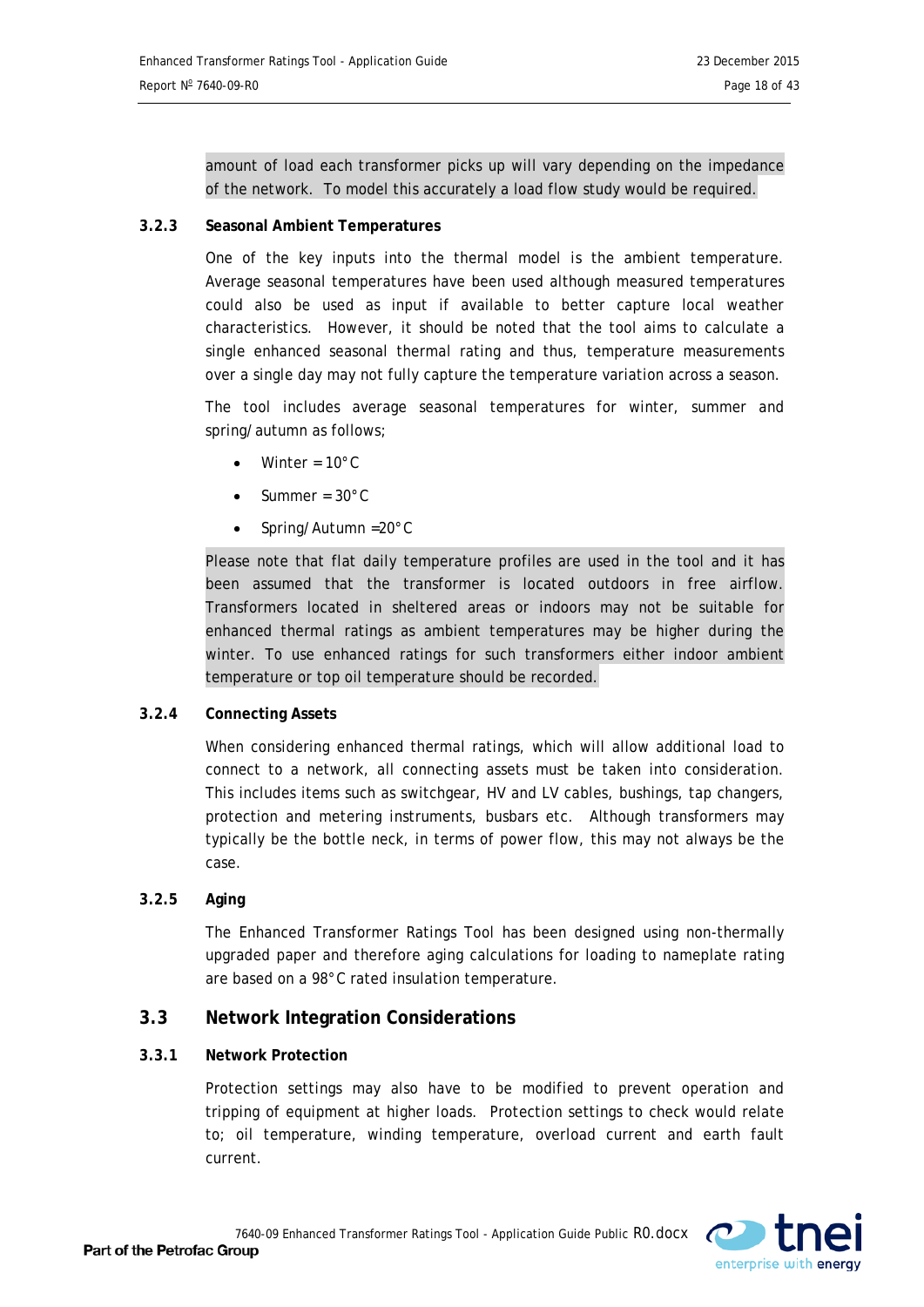#### <span id="page-18-0"></span>**3.3.2 Tap Changers**

Load flow through transformers produces voltage drop. To boost the voltage, tap changers are used. Use of enhanced seasonal ratings could result in additional voltage drop due to increased load which in turn may cause the tap changer to operate more frequently although this may not be significantly so. Additional operations will increase wear and tear on the tap changer parts and therefore the tap changer may need more frequent maintenance. It is anticipated that the use of enhanced rating, however, will not cause significantly more operations of the tap changer as the enhanced thermal rating will only be utilised during infrequent contingency conditions.

#### <span id="page-18-1"></span>**3.3.3 Fault Level and System Losses**

Increasing the amount of load connected to a transformer could result in an increase in fault level, depending on the type of load connected. For this reason it is recommended that fault level studies are carried out before using an enhanced rating. Another factor to consider is that increasing the load through a transformer will increase the losses. For fault levels and losses the case of using enhanced ratings versus replacing the transformer should be considered, as both may have similar effects.

### <span id="page-18-2"></span>**3.4 Input Parameters**

#### <span id="page-18-3"></span>**3.4.1 Primary Transformer Selection**

If the group database is populated a primary transformer can be selected by using drop down menus on the input pages. Selection should be made in the order listed below. Upon selection of one item, the lists available to the remaining menus will automatically be updated to reflect the parent item.

- 1. Network Area
- 2. GSP
- 3. BSP
- 4. Primary Group
- 5. Primary Transformer

These menus are automatically populated from a linked database.

Once a transformer has been selected the rating, cooling type and number of transformers in the group will be automatically populated. [Figure 3-2](#page-19-1) gives a screenshot of the drop down menus when selecting a transformer.

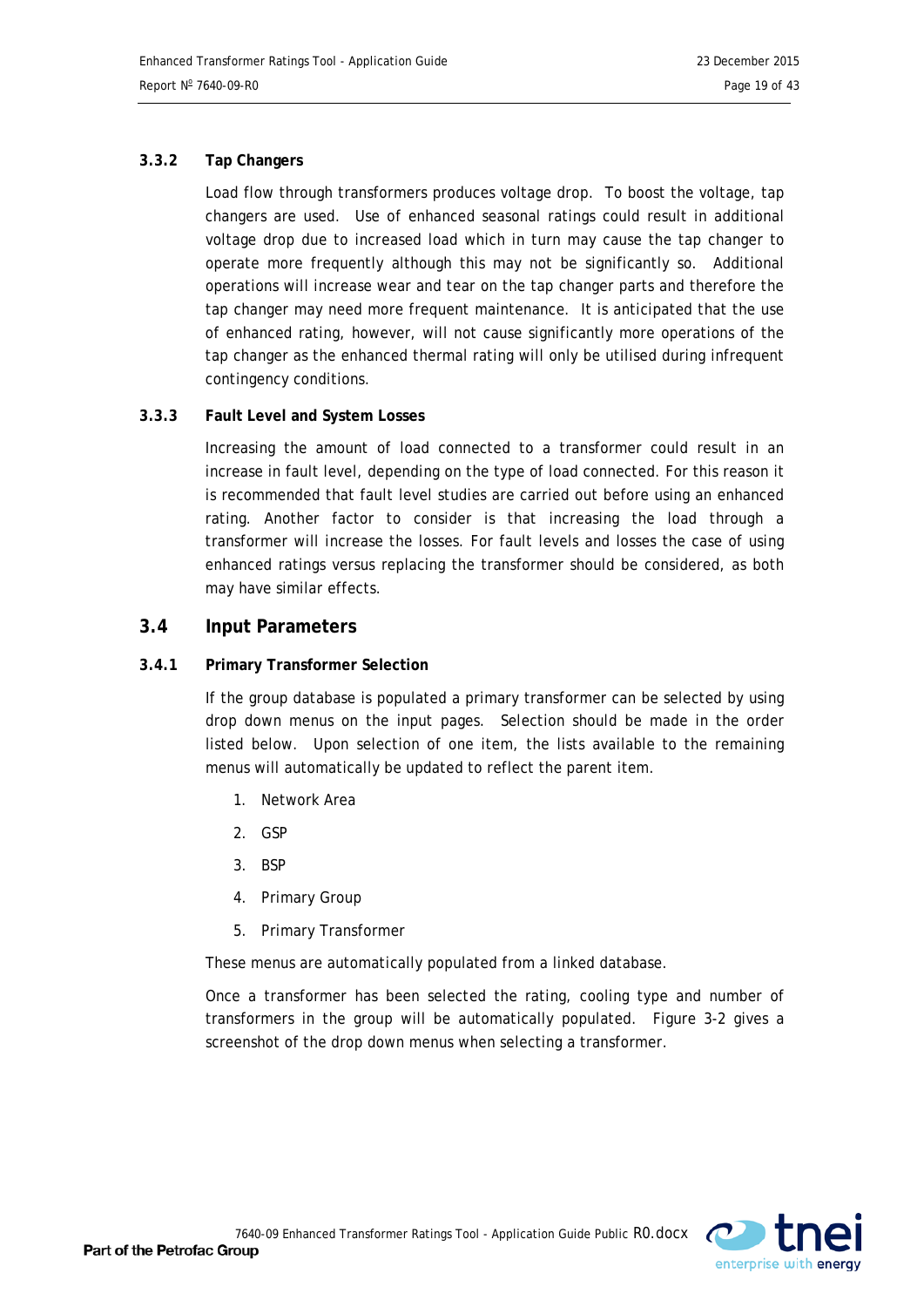<span id="page-19-1"></span>

| <b>Seasonal Ratings Inputs</b><br>Return |                                                      |            |  |  |  |
|------------------------------------------|------------------------------------------------------|------------|--|--|--|
|                                          | <b>General In</b>                                    |            |  |  |  |
| Area                                     | <b>Wales</b>                                         | <b>Nam</b> |  |  |  |
| <b>GSP</b>                               | <b>LEGACY</b>                                        | Cool       |  |  |  |
| <b>RSP</b>                               | <b>BRYMBO 1 - LEGACY 1 - NDem</b>                    |            |  |  |  |
| <b>Primary Group</b>                     | (EX METAL BOX GWERSY No o                            |            |  |  |  |
| <b>Primary Transformer</b>               | Metal Box (Gwersyllt) T1                             | - IEN      |  |  |  |
| <b>Maximum Load (pu)</b>                 | Metal Box (Gwersyllt) T1<br>Metal Box (Gwersyllt) T2 |            |  |  |  |
| 24 I                                     |                                                      |            |  |  |  |

*Figure 3-2 Transformer selection example*

#### <span id="page-19-0"></span>**3.4.2 Transformer Load Data**

Transformer load data is required for Seasonal Ratings and Dynamic Rating functions. Upon selection of a transformer, a historic date should be input based on the highest transformer loaded day within each season. Half hourly load data could be obtained from internal database automatically or entered manually (see [Figure 3-3\)](#page-19-2).

<span id="page-19-2"></span>

| <b>Winter 24 Hour Data</b> |                                |        |       |  |  |  |
|----------------------------|--------------------------------|--------|-------|--|--|--|
| Date/Time                  | <b>Original Load (From PI)</b> |        |       |  |  |  |
| (dd/mm/yyyy hh:mm)         | (MW)                           | (MVAr) | (MVA) |  |  |  |
| 01/01/2012 00:00:01        | 3.361                          | 0.587  | 3.412 |  |  |  |
| 01/01/2012 00:30:01        | 3.361                          | 0.587  | 3.412 |  |  |  |
| 01/01/2012 01:00:01        | 3.881                          | 0.587  | 3.925 |  |  |  |
| 01/01/2012 01:30:01        | 3.674                          | 0.587  | 3.721 |  |  |  |
| 01/01/2012 02:00:01        | 3.356                          | 0.587  | 3.407 |  |  |  |
| 01/01/2012 02:30:01        | 3.151                          | 0.487  | 3.188 |  |  |  |
| 01/01/2012 03:00:01        | 2.845                          | 0.487  | 2.886 |  |  |  |
| 01/01/2012 03:30:01        | 2.640                          | 0.487  | 2.685 |  |  |  |
| 01/01/2012 04:00:01        | 2.434                          | 0.487  | 2.482 |  |  |  |
| 01/01/2012 04:30:01        | 2.211                          | 0.384  | 2.244 |  |  |  |
| 01/01/2012 05:00:01        | 2.211                          | 0.488  | 2.264 |  |  |  |
| 01/01/2012 05:30:01        | 2.109                          | 0.488  | 2.165 |  |  |  |
| 01/01/2012 06:00:01        | 2.109                          | 0.488  | 2.165 |  |  |  |

*Figure 3-3 Transformer load data*

When selecting the highest loaded day, it should first be established whether this occurred under network contingency conditions. Contingency conditions in the tool should then be set appropriately to avoid a contingency being applied twice. A contingency condition may be identifiable by studying the transformer load profile graph on the inputs page (see [Figure 3-4\)](#page-20-1). The sudden increase in load represents the load of a transformer being transferred onto the transformer under investigation. This increase in load is likely to be greater in SPD where transformers are designed to take up to around 50% additional load. In SPM the load is shared by up to five transformers and therefore it will be less obvious on the graph.

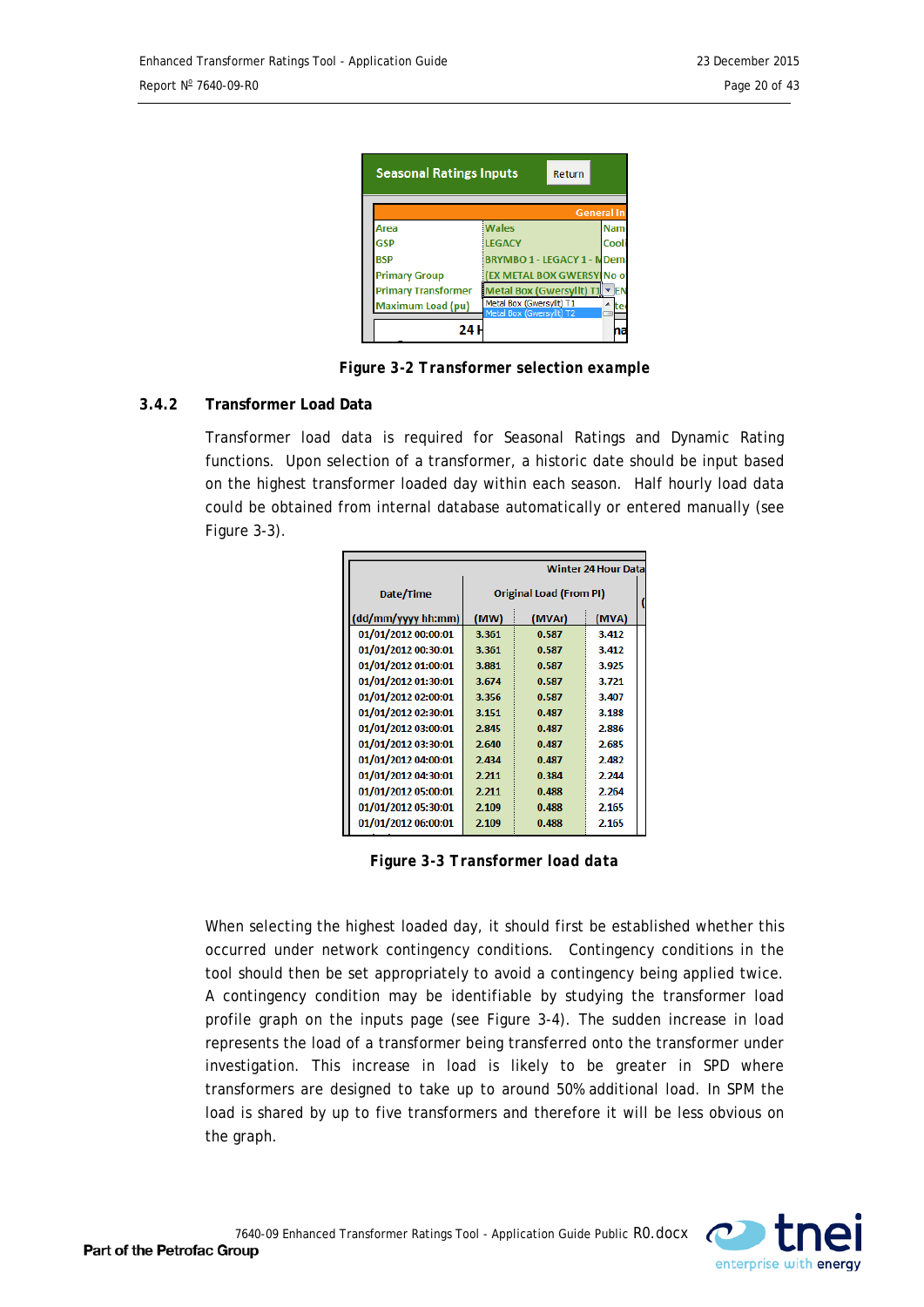

<span id="page-20-1"></span>*Figure 3-4 Load profile with contingency*

### <span id="page-20-0"></span>**3.4.3 Ambient Temperature**

The ambient temperature is used by the thermal model to calculate the hot spot temperature as detailed in Section [2.2.](#page-9-2) The tool can accept either a single value for the ambient temperature or a temperature profile. For a single value, this should be the maximum expected ambient temperature for the duration under investigation (see [Figure 3-5\)](#page-20-2). The program limits the user to entering values between -50°C and +50°C.

<span id="page-20-2"></span>

|  | Winter                     |            |  |  |  |  |
|--|----------------------------|------------|--|--|--|--|
|  | Date (dd/mm/yyyy)          | 01/01/2012 |  |  |  |  |
|  | <b>Ambient Temperature</b> | 10         |  |  |  |  |
|  | Contingency (N-)           |            |  |  |  |  |

*Figure 3-5 Ambient temperature input*

For improved accuracy, a temperature profile can be used for either the Seasonal Ratings or Dynamic Rating functions. The temperature profile should be in half hourly average measurements as per the load data. [Figure 3-6](#page-21-3) shows how the ambient temperature is entered in the main inputs table.

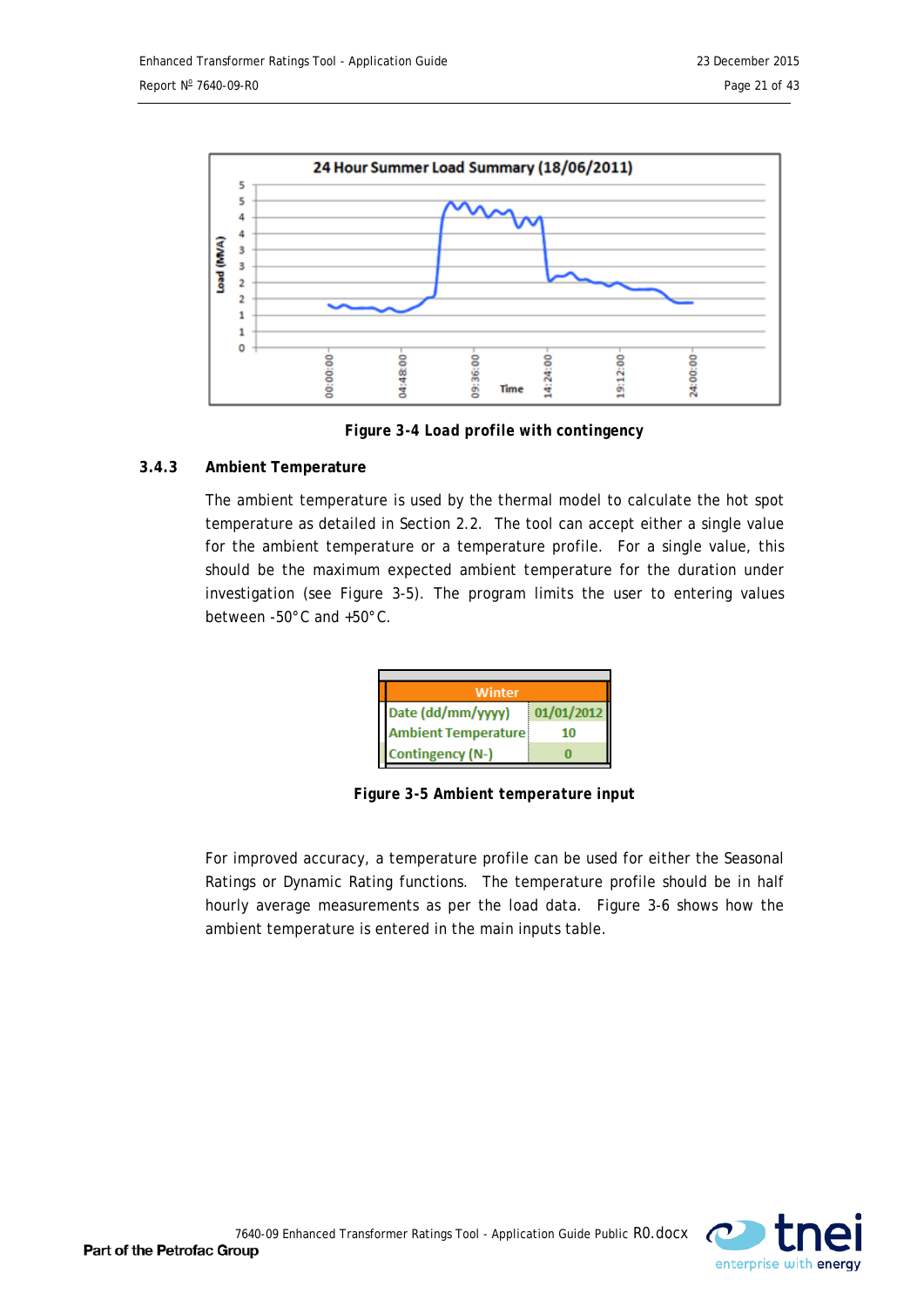<span id="page-21-3"></span>

|                     | <b>Winter 24 Hour Data</b>     |        |                    |                    |                    |
|---------------------|--------------------------------|--------|--------------------|--------------------|--------------------|
|                     | <b>Original Load (From PI)</b> |        | <b>Scaled Load</b> | <b>Ambient</b>     |                    |
| Date/Time           |                                |        |                    | (With Contingency) | <b>Temperature</b> |
| (dd/mm/yyyy hh:mm)  | (MW)                           | (MVAr) | (MVA)              | (MVA)              | (°C)               |
| 01/01/2012 00:00:01 | 3.361                          | 0.587  | 3.412              | 3.412              | 10.00              |
| 01/01/2012 00:30:01 | 3.361                          | 0.587  | 3.412              | 3.412              | 10.00              |
| 01/01/2012 01:00:01 | 3.881                          | 0.587  | 3.925              | 3.925              | 10.00              |
| 01/01/2012 01:30:01 | 3.674                          | 0.587  | 3.721              | 3.721              | 10.00              |
| 01/01/2012 02:00:01 | 3.356                          | 0.587  | 3.407              | 3.407              | 10.00              |
| 01/01/2012 02:30:01 | 3.151                          | 0.487  | 3.188              | 3.188              | 10.00              |
| 01/01/2012 03:00:01 | 2.845                          | 0.487  | 2.886              | 2.886              | 10.00              |
| 01/01/2012 03:30:01 | 2.640                          | 0.487  | 2.685              | 2.685              | 10.00              |
| 01/01/2012 04:00:01 | 2.434                          | 0.487  | 2.482              | 2.482              | 10.00              |
| 01/01/2012 04:30:01 | 2.211                          | 0.384  | 2.244              | 2.244              | 10.00              |
| 01/01/2012 05:00:01 | 2.211                          | 0.488  | 2.264              | 2.264              | 10.00              |
| 01/01/2012 05:30:01 | 2.109                          | 0.488  | 2.165              | 2.165              | 10.00              |
| 01/01/2012 06:00:01 | 2.109                          | 0.488  | 2.165              | 2.165              | 10.00              |
| 01/01/2012 06:30:01 | 2.109                          | 0.488  | 2.165              | 2.165              | 10.00              |
| 01/01/2012 07:00:01 | 2.211                          | 0.488  | 2.264              | 2.264              | 10.00              |
| 01/01/2012 07:30:01 | 2.420                          | 0.488  | 2.469              | 2.469              | 10.00              |

*Figure 3-6: Ambient temperature profile input*

Care should be taken when using actual temperature profile data as temperature may be somewhat higher or lower in the future during high loading conditions.

#### <span id="page-21-0"></span>**3.4.4 Maximum Load**

The Maximum Load input is to prevent an enhanced transformer thermal rating going above a set value. This is useful for incorporating the rating of connecting assets such as bushings, tap changers, cables, switchgear etc into the tool. For example, if the bushings of the particular transformer have a maximum rating of 1.3 per unit then 1.3 can be entered. If an enhanced rating is calculated to be above 1.3 per unit, the tool will cap these at 1.3. IEC 60076-7 has a recommended maximum of 1.5 per unit. The program limits the user to entering values between 1 and 1.5. The per unit value is based on the nameplate rating entered into the program.

#### <span id="page-21-1"></span>**3.4.5 Demand Growth Scaling Factor**

The demand growth scaling factor is used to scale historic load data to represent the load profile in future years or periods. Load growth is entered as a multiplier. The program limits the user to entering values between 0.1 and 10.

#### <span id="page-21-2"></span>**3.4.6 Contingency**

The contingency input is used to represent the level of contingency for the period under investigation. This input is used by the Seasonal Ratings and Dynamic Rating functions. The user can enter either 0, 1 or 2 via a drop down menu. 0 represents normal running conditions i.e. no contingency. 1 represents a single transformer outage. 2 represents two transformers out, either one for maintenance and the other due to fault or both due to fault. Based on these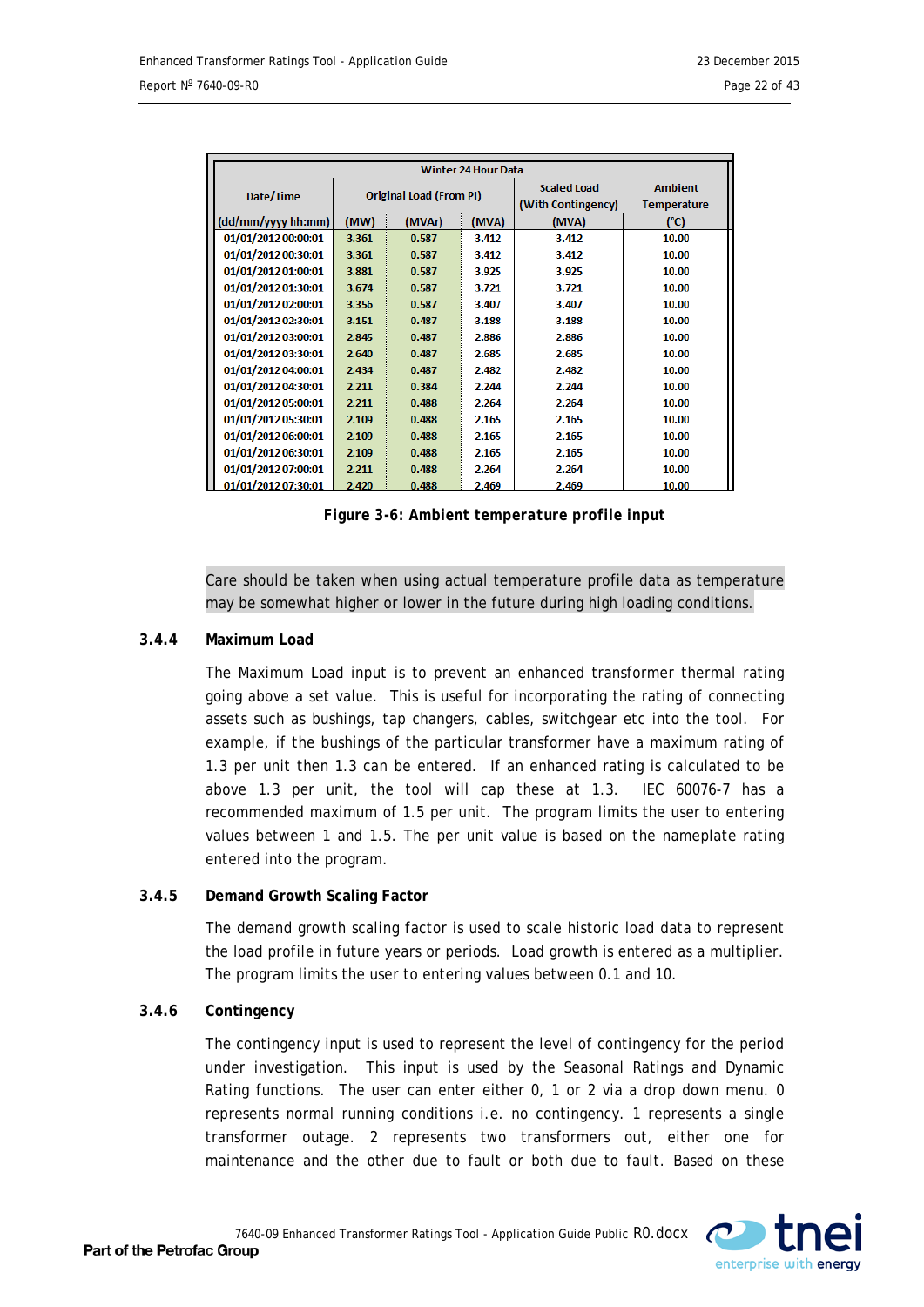values and the number of transformers in the group the program will calculate a contingency scaling factor as detailed in Section [3.2.2.](#page-16-1)

#### <span id="page-22-0"></span>**3.4.7 Date**

The date input is used by both the Seasonal Ratings and Dynamic Rating functions. For Seasonal Ratings, three dates are required; one for each season. These dates represent the day within that season which the user wishes to obtain historic load data for. This would typically be the highest loaded day within that season. For Dynamic Ratings two dates are required. These represent the start and finish date for the period under investigation.

Note that the dates should be entered in the format dd/mm/yyyy.

#### <span id="page-22-1"></span>**3.4.8 Insulation Temperature**

IEC 60076-7 states that the rated insulation temperature is 98°C and the maximum insulation temperature is 140°C long term and 160°C short term. The Seasonal Ratings and Dynamic Rating functions would typically use insulation temperatures between 98°C and 140°C. The cyclic rating function would typically use an insulation temperature between 98°C and 160°C. The ability to accept a higher insulation temperature for an increase in transformer aging is key to enabling the calculation of enhanced thermal ratings above nameplate.

#### <span id="page-22-2"></span>**3.4.9 Cyclic Pre Load**

The pre load input is associated with the Cyclic Rating function. This input provides the tool with a value of load that a transformer is supplying before a cyclic overload is taken. The tool will apply this value as a flat load profile for a period of 24 hour minus the cyclic duration. The program limits the user to entering values between 0.01 and 1.5.

#### <span id="page-22-3"></span>**3.4.10 Cyclic Duration**

The cyclic duration input is associated with the Cyclic Rating function. This input provides the program with the length of time in minutes that the cyclic overload will be required. The program limits the user to entering values between 1 and 720 minutes.

#### <span id="page-22-4"></span>**3.4.11 Summary of Inputs**

The table below provides a quick reference to the inputs used within the program. For more information on the different inputs see the relevant sections.

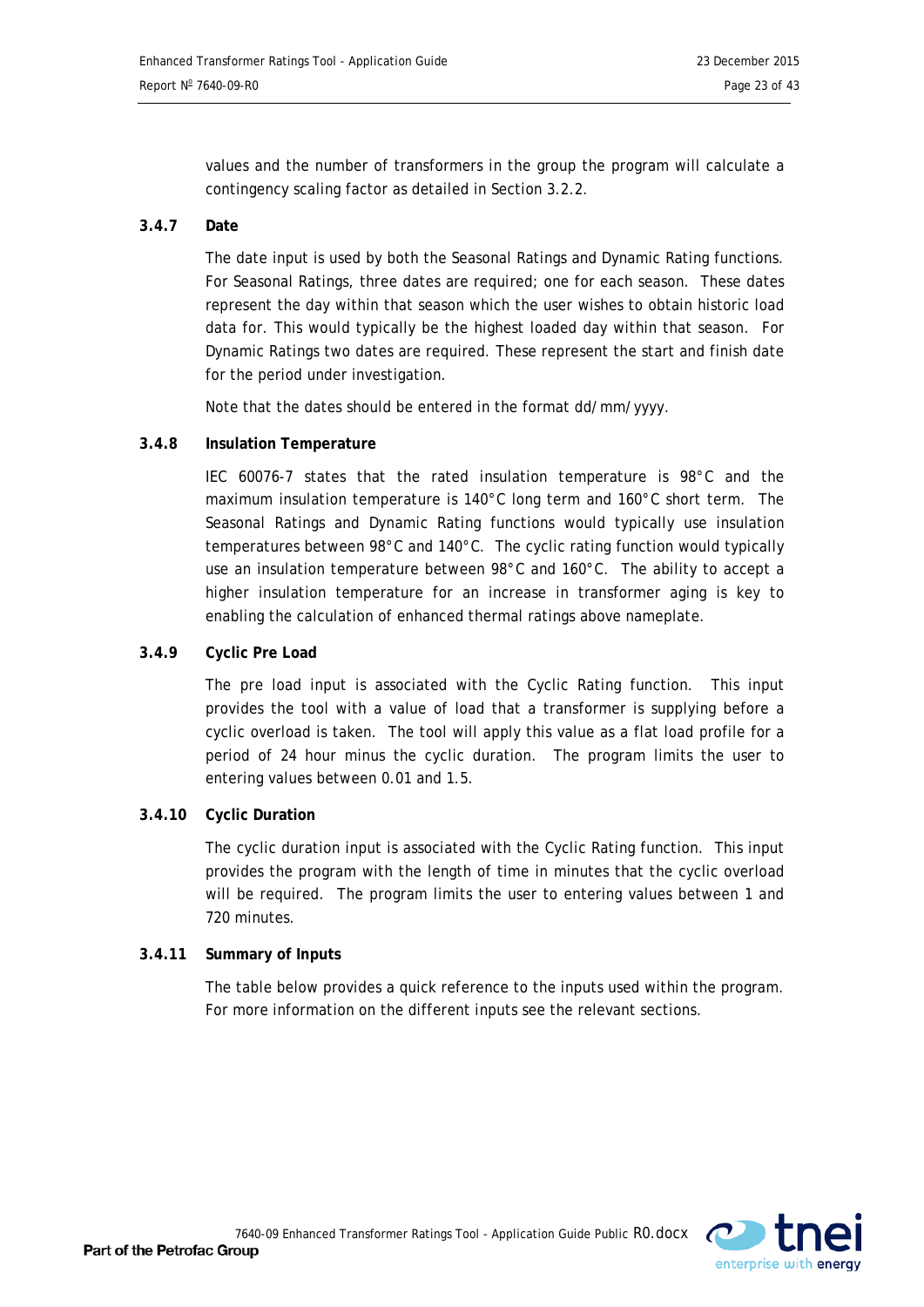| Input                   | Entry<br>Method                                                                                 | <b>Used By</b> | Description                                                                                                                           | Comments                                                                                                  |  |
|-------------------------|-------------------------------------------------------------------------------------------------|----------------|---------------------------------------------------------------------------------------------------------------------------------------|-----------------------------------------------------------------------------------------------------------|--|
| Area                    | Drop down<br>menu                                                                               | All functions  | This is the area where the GSP is located <i>i.e.</i> Wales                                                                           |                                                                                                           |  |
| <b>GSP</b>              | Drop down<br>menu                                                                               | All functions  | This is the GSP which the BSP belongs to                                                                                              |                                                                                                           |  |
| <b>BSP</b>              | Drop down<br>menu                                                                               | All functions  | This is the BSP which the primary group belongs to                                                                                    | If the group database is populated<br>these values can be obtained from<br>drop down menus.               |  |
| <b>Primary Group</b>    | All functions<br>This is the primary group that the transformer belongs to<br>Drop down<br>menu |                |                                                                                                                                       |                                                                                                           |  |
| Primary<br>Transformer  | Drop down<br>menu                                                                               | All functions  | This is the transformer that is to be studied                                                                                         |                                                                                                           |  |
| <b>Nameplate Rating</b> | Automated                                                                                       | All functions  | This is the maximum continuous rating shown on the nameplate of<br>the transformer. If dual rating choose the higher.                 | Value is looked up from Group<br>Database                                                                 |  |
| <b>Cooling Type</b>     | Automated                                                                                       | All functions  | This is the cooling type shown on the nameplate of the transformer.<br>If dual rating choose the cooling at the higher rating.        | Value is looked up from Group<br>Database. Value in Group Data base is<br>looked up from Global settings. |  |
| <b>Maximum Load</b>     | Manual<br>input                                                                                 | All functions  | This input can be used to represent the lowest rated component<br>within the system. Examples include bushing, switchgear cables etc. | Value is limited to 1.5 maximum.                                                                          |  |

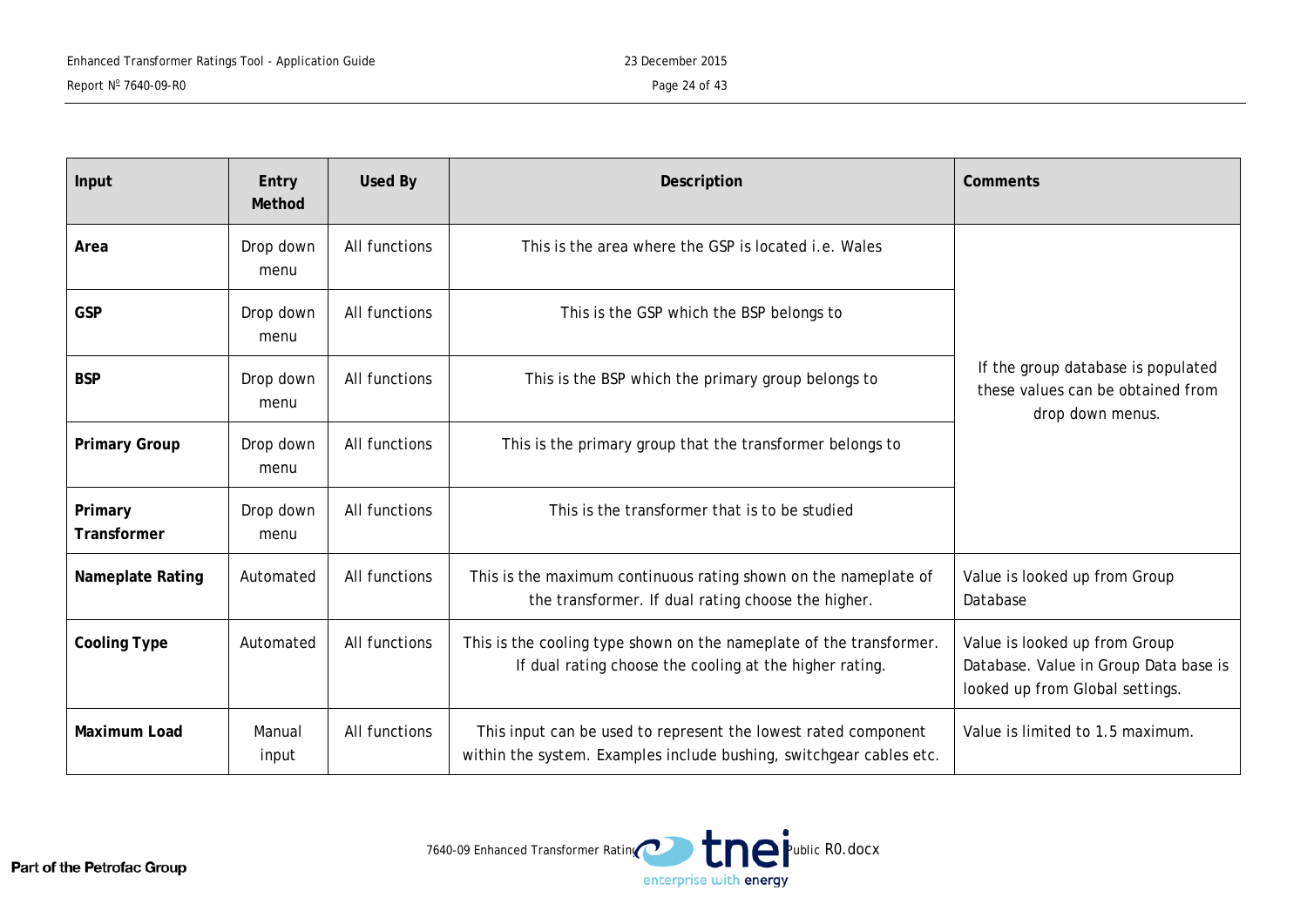| Input                                    | Entry<br>Method | <b>Used By</b>                               | Description                                                                                                                                                                                                                                                                      | Comments                                                                                                                                          |
|------------------------------------------|-----------------|----------------------------------------------|----------------------------------------------------------------------------------------------------------------------------------------------------------------------------------------------------------------------------------------------------------------------------------|---------------------------------------------------------------------------------------------------------------------------------------------------|
| Demand Growth<br><b>Scaling Factor</b>   | Manual<br>input | Seasonal<br>Ratings and<br>Dynamic<br>Rating | Used to scale the load data to represent the year under study. For<br>example you may want to scale load data taken from 2012 to<br>represent 2013. A value of 1 can be entered for no scaling.                                                                                  |                                                                                                                                                   |
| No. Of Tx In Group                       | Automated       | Seasonal<br>Ratings and<br>Dynamic<br>Rating | The number of transformers in a group is used to calculate<br>contingency scaling factors                                                                                                                                                                                        |                                                                                                                                                   |
| <b>Rated Insulation</b><br>Temperature   | Manual<br>input | Seasonal<br>Ratings and<br>Dynamic<br>Rating | The IEC rated insulation temperature is 98°C. At this temperature<br>the insulation will age at a rate of 1:1 i.e. 24 hours aging for 24 hours<br>use. User can manually change this value if they want to modify the<br>amount of aging on the transformer.                     | If this value goes above 130°C the cell<br>will highlight red to indicate to the<br>user they are approaching potentially<br>dangerous conditions |
| <b>Maximum Insulation</b><br>Temperature | Manual<br>input | Cyclic rating                                | IEC maximum insulation temperature is 125°C. At this temperature<br>the insulation will age at a rapid rate however the cyclic duration is<br>generally not for a prolonged period of time. User can manually<br>change this value to modify amount of aging on the transformer. | If this value goes above 130°C the cell<br>will highlight red to indicate to the<br>user they are approaching potentially<br>dangerous conditions |

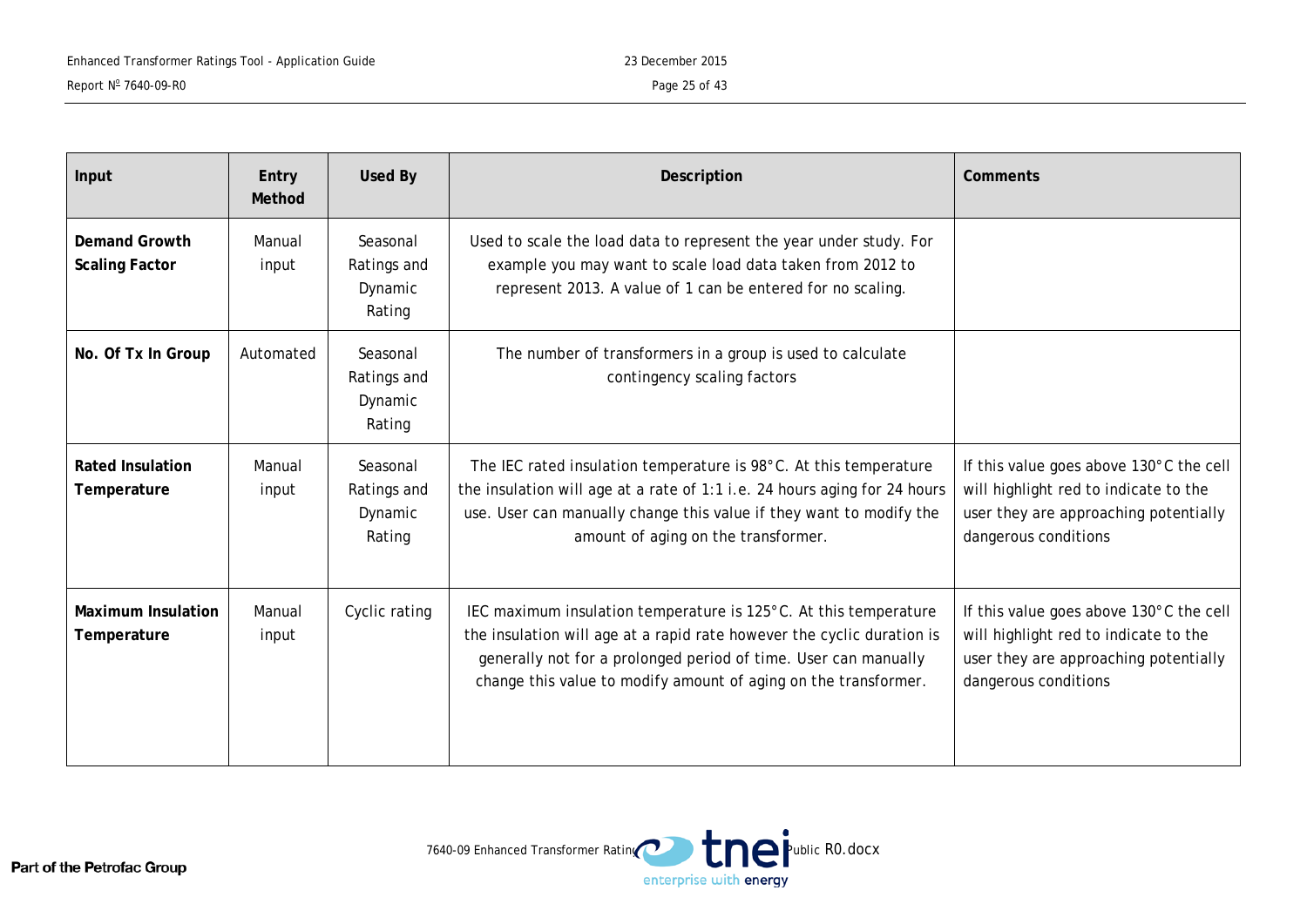| Input                    | Entry<br>Method                | Used By                                                               | Description                                                                                                                                                                                               | <b>Comments</b>                                                                                                                                                                                                                                                  |
|--------------------------|--------------------------------|-----------------------------------------------------------------------|-----------------------------------------------------------------------------------------------------------------------------------------------------------------------------------------------------------|------------------------------------------------------------------------------------------------------------------------------------------------------------------------------------------------------------------------------------------------------------------|
| <b>Season Date</b>       | Manual<br>input                | Seasonal<br>Ratings                                                   | This is the date within the season that the user wants to load historic<br>data for.                                                                                                                      | Must be entered in the format<br>dd/mm/yyyy. The date to be studied<br>will most likely be the peak day<br>within the month.                                                                                                                                     |
| <b>Start Date</b>        | Manual<br>input                | Dynamic<br>Rating                                                     | User to enter the start date for the time period they want to study.                                                                                                                                      | Must be entered in the format<br>dd/mm/yyyy                                                                                                                                                                                                                      |
| <b>Finish Date</b>       | Manual<br>input                | Dynamic<br>Rating                                                     | User to enter the finish date for the time period they want to study.                                                                                                                                     | Must be entered in the format<br>dd/mm/yyyy                                                                                                                                                                                                                      |
| Ambient<br>Temperature   | Manual<br>input &<br>automated | Seasonal<br>Ratings,<br>Dynamic<br>Rating and<br><b>Cyclic Rating</b> | The ambient temperature should be entered for the area surrounding<br>the transformer.                                                                                                                    | Ambient temperature is only<br>automated for seasonal rating as the<br>time period is known for each season.<br>For Dynamic and cyclic rating, which<br>could be calculated for any time in<br>the year, the user must enter the<br>desired ambient temperature. |
| <b>Contingency Level</b> | Drop down<br>menu              | Seasonal<br>Ratings and<br>Dynamic<br>Rating                          | This input is used to create a contingency scaling factor. This factor<br>is then used to scale the historic load data to represent the<br>additional load the transformer will see during a contingency. | Values limited to 0, 1 & 2 via the drop<br>down menu.                                                                                                                                                                                                            |

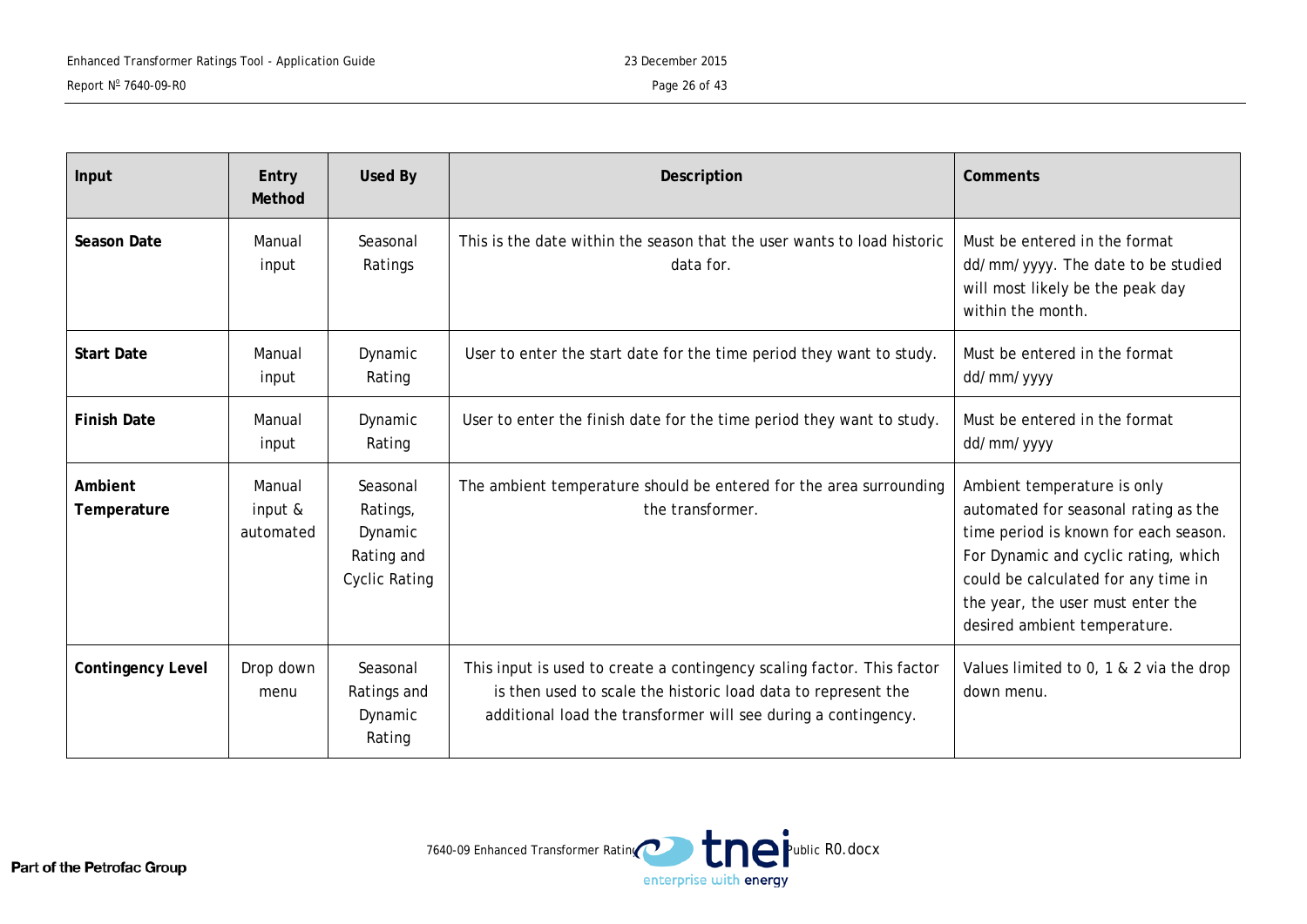| Input                  | Entry<br>Method | Used By              | Description                                                                                                             | Comments                                               |
|------------------------|-----------------|----------------------|-------------------------------------------------------------------------------------------------------------------------|--------------------------------------------------------|
| <b>Cyclic Pre Load</b> | Manual<br>input | Cyclic Rating        | This input provides the cyclic rating function with a flat load profile<br>to be used before an overload has been taken | User to enter up to 10 pre load values<br>in per unit. |
| <b>Cyclic Duration</b> | Manual<br>input | <b>Cyclic Rating</b> | This input provides the cyclic rating function with overload durations                                                  | User to enter up to 5 durations in<br>minutes.         |

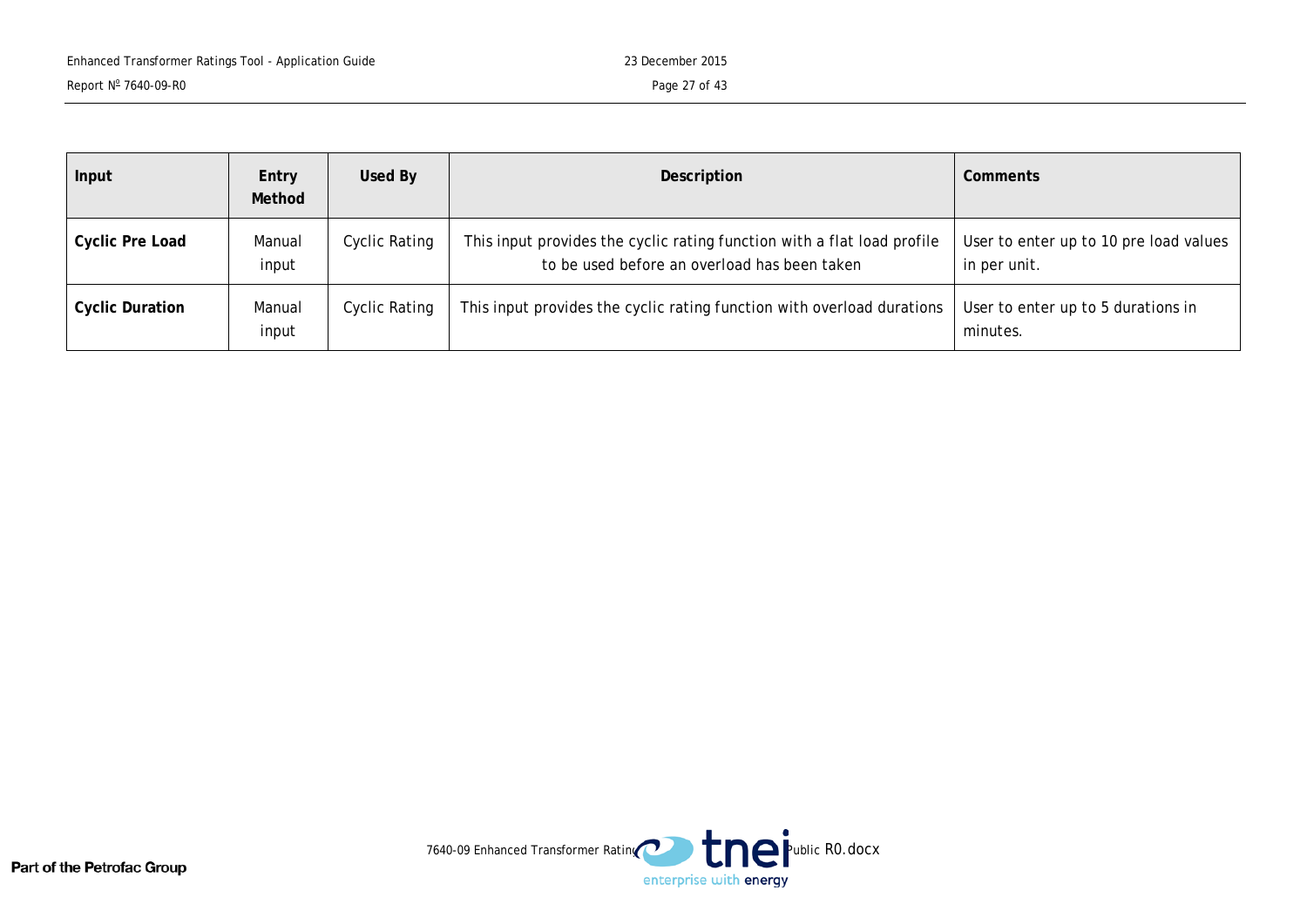# <span id="page-27-0"></span>**3.5 Output Parameters**

#### <span id="page-27-1"></span>**3.5.1 Seasonal Ratings & Dynamic Rating**

For each season the following parameters are provided as an output and are shown in [Figure 3-7:](#page-27-2)

- Peak load. This value is extracted from the load profile and used to calculate the available headroom.
- Available headroom. This is calculated as the difference between the peak load and the enhanced thermal rating.
- Enhanced thermal rating.
- Aging based on normal load profile (including contingency condition). This is presented in minutes per 24 hour period.
- Aging based on enhanced thermal rating. This is presented in minutes per 24 hour period.
- In addition to the above parameters some of the input information is also presented for quick reference.

| <b>Seasonal Rating Data</b>          | Season        |               |               |  |
|--------------------------------------|---------------|---------------|---------------|--|
|                                      | <b>Winter</b> | <b>Summer</b> | Spring/Autumn |  |
| <b>Date</b>                          | 01/01/2012    | 01/07/2012    | 01/05/2012    |  |
| Contingency                          | $N-0$         | $N-0$         | $N-0$         |  |
| Peak Load (MVA)                      | 5.99          | 3.84          | 5.07          |  |
| <b>Available Headroom (MVA)</b>      | 2.66          | 3.22          | 2.66          |  |
| <b>Available Headroom (%)</b>        | 30.75         | 45.61         | 34.41         |  |
| <b>Enhanced Thermal Rating (MVA)</b> | 8.65          | 7.06          | 7.73          |  |
| Aging @ Original Load (Hours)        | 0.11          | 0.21          | 0.23          |  |
| Aging @ Dynamic Rating (Hours)       | 3.29          | 7.13          | 5.88          |  |

<span id="page-27-2"></span>*Figure 3-7 Seasonal ratings summary table*

For the Dynamic Rating function a similar table is produced as shown in [Figure 3-8](#page-28-0) for the loading over the defined start and finish date.

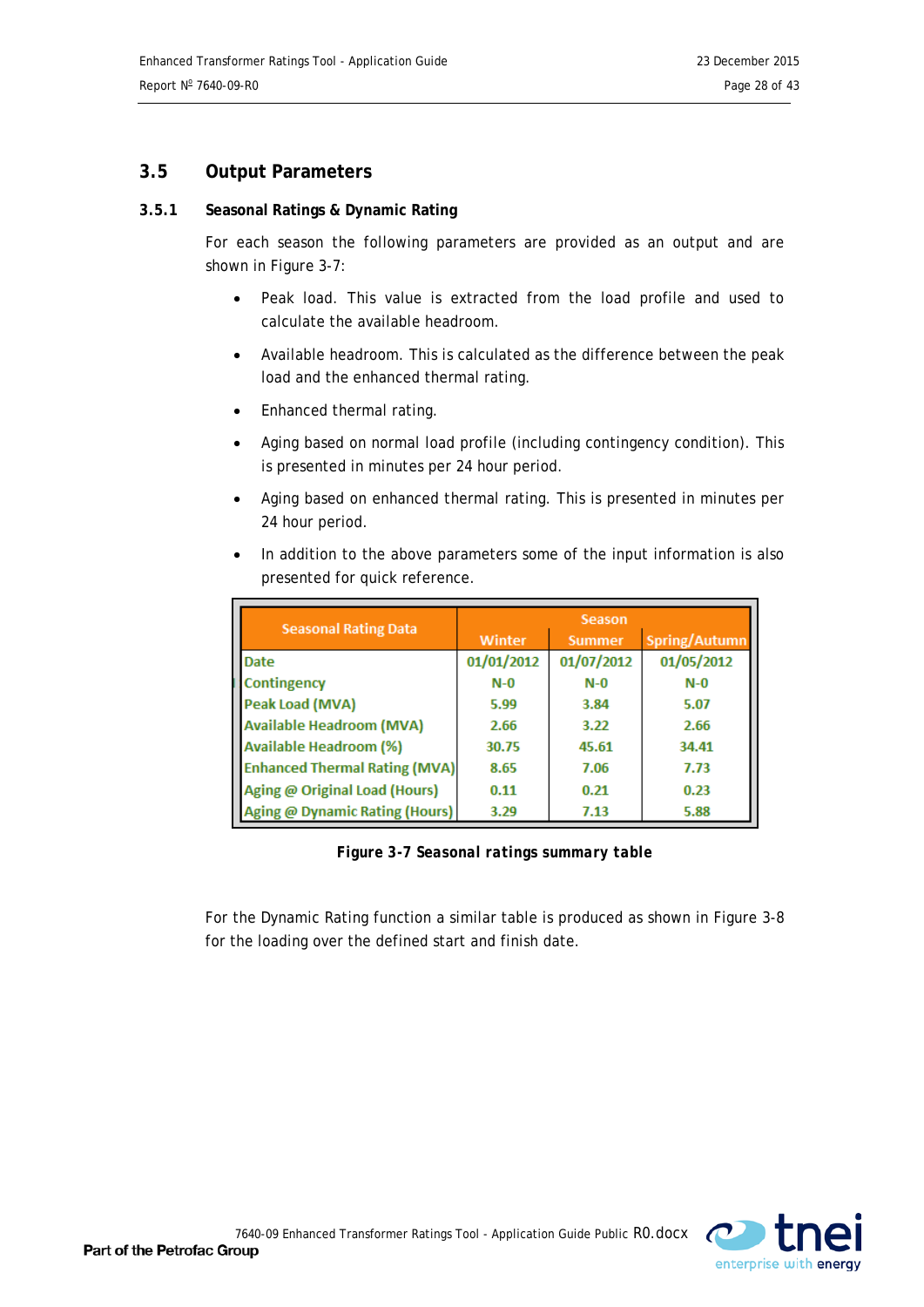<span id="page-28-0"></span>

| <b>Dynamic Rating Data</b>           |            |  |  |  |  |  |
|--------------------------------------|------------|--|--|--|--|--|
| <b>Start Date</b>                    | 01/01/2011 |  |  |  |  |  |
| <b>Finish Data</b>                   | 07/01/2011 |  |  |  |  |  |
| Contingency                          | $N-1$      |  |  |  |  |  |
| Peak Load (MVA)                      | 9.32       |  |  |  |  |  |
| <b>Available Headroom (MVA)</b>      | 0.05       |  |  |  |  |  |
| Available Headroom (%)               | 0.53       |  |  |  |  |  |
| <b>Enhanced Thermal Rating (MVA)</b> | 9.37       |  |  |  |  |  |
| Aging @ Original Load (Hours)        | 20.39      |  |  |  |  |  |
| Aging @ Dynamic Rating (Hours)       | 22.04      |  |  |  |  |  |

*Figure 3-8 Dynamic Rating summary table*

The scaled load profile, transformer hot spot temperature, ambient temperature and the calculated enhanced thermal rating are plotted as shown in [Figure 3-9.](#page-28-1) This provides some visualisation of the tool functionality. Key metrics are also tabulated as shown above.

It can be seen that the transformer hot spot temperature lags slightly behind the load profile due to the thermal inertia of the transformer. The area of interest which defines the enhanced rating is the peak hot spot temperature. The load is scaled up until this peak hot spot temperature reaches the rated insulation temperature specified.

<span id="page-28-1"></span>

*Figure 3-9 Seasonal Ratings Output Graph*

[Figure 3-10](#page-29-1) shows the unscaled (original) age rate and the scaled (enhanced thermal rating) age rate. It can be seen that the age rate reaches 1 due to the model scaling the load profile up until the hot spot temperature reaches the rated insulation temperature. In this case, the rated insulation temperature is 98°C

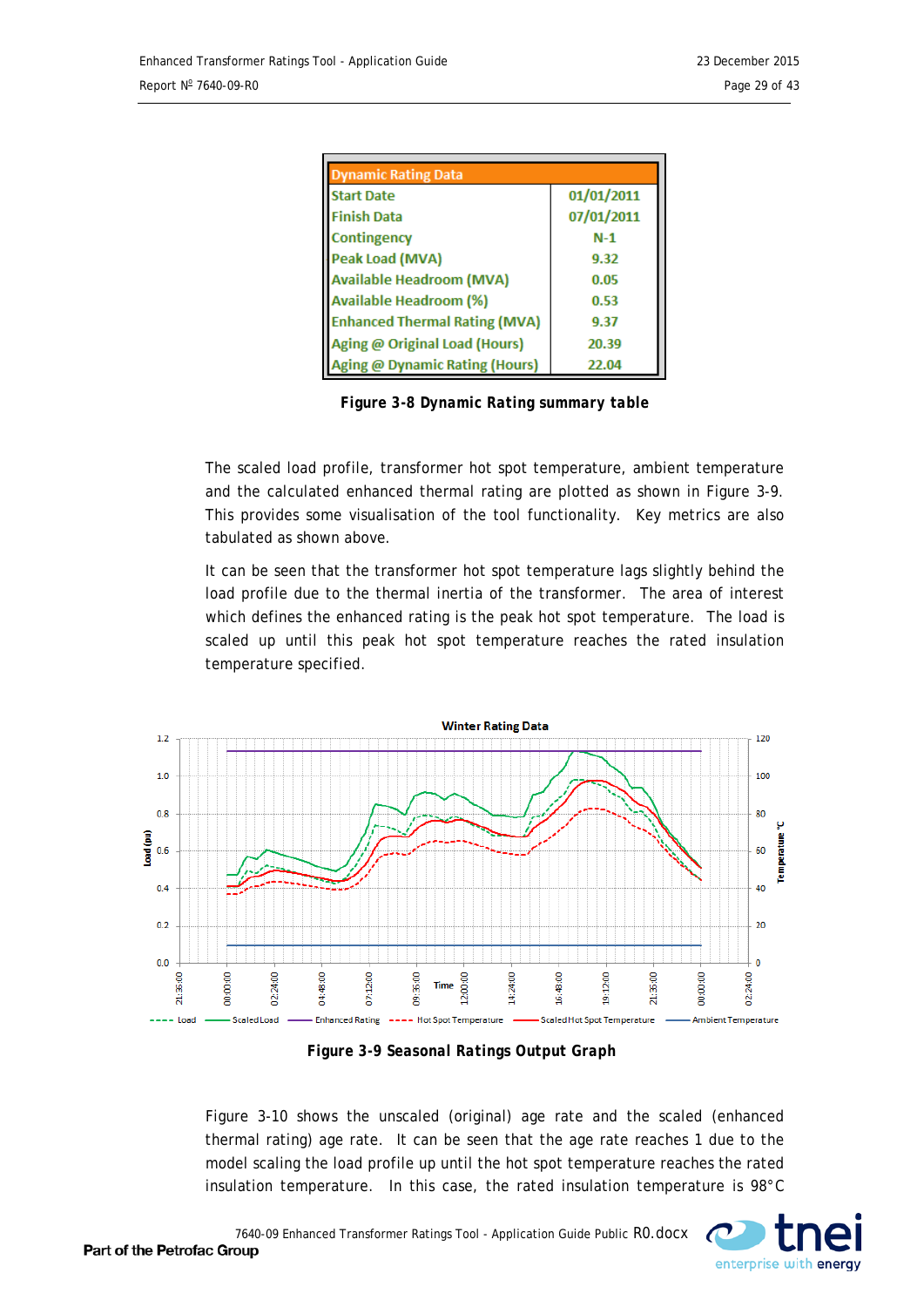which gives an age rate of 1 i.e. 24 hours aging over a 24 hour period. If a higher value of rated insulation temperature was used, the age rate would reach a value greater than 1. Although the shape of the enhanced rating aging profile looks steep, the duration over which this loading occurs should be considered. The majority of the time, the transformer will be well below this loading hence very little aging will actually occur over the year.

<span id="page-29-1"></span>

*Figure 3-10 Aging Rate*

# <span id="page-29-0"></span>**3.5.2 Cyclic Rating**

The cyclic rating function provides cyclic rating values in per unit against the inputted pre-load values. Each cyclic duration is plotted as a separate curve as shown in [Figure 3-11.](#page-30-0) The user can then extract the appropriate pre-load value, cyclic rating and duration over which the cyclic rating can be sustained before reduction back to the pre-load value.

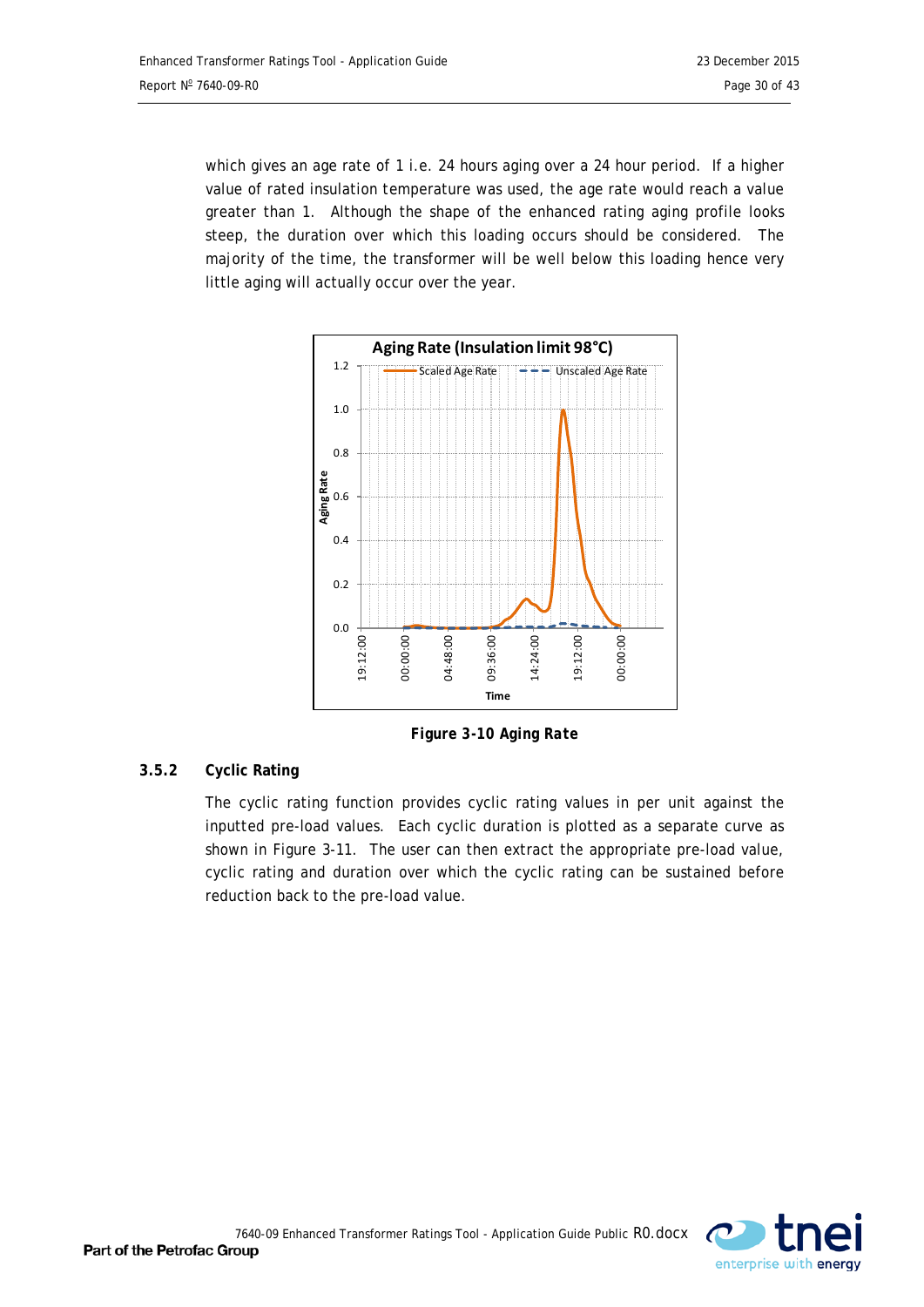

<span id="page-30-0"></span>*Figure 3-11 Cyclic Rating Output Graph*

It can be seen that the longer the duration of overload, the lower the allowable overload is. Also, in this case an ambient temperature of 20°C was used which gives no additional overload capacity for a pre-load value of 1 per unit (nameplate rating). For a lower ambient temperature, the acceptable level of overload with a pre-load value of 1 per unit would increase.

Example: How does overload duration affect rating?

Pre-load =  $0.6$ pu, duration =  $6$  hours and 3 hours.

With a pre-load of 0.6pu, a rating of 1.18pu could be achieved for 6 hours. With a pre-load of 0.6pu, a rating of 1.22pu could be achieved for 3 hours. Increasing the duration reduces the cyclic rating.

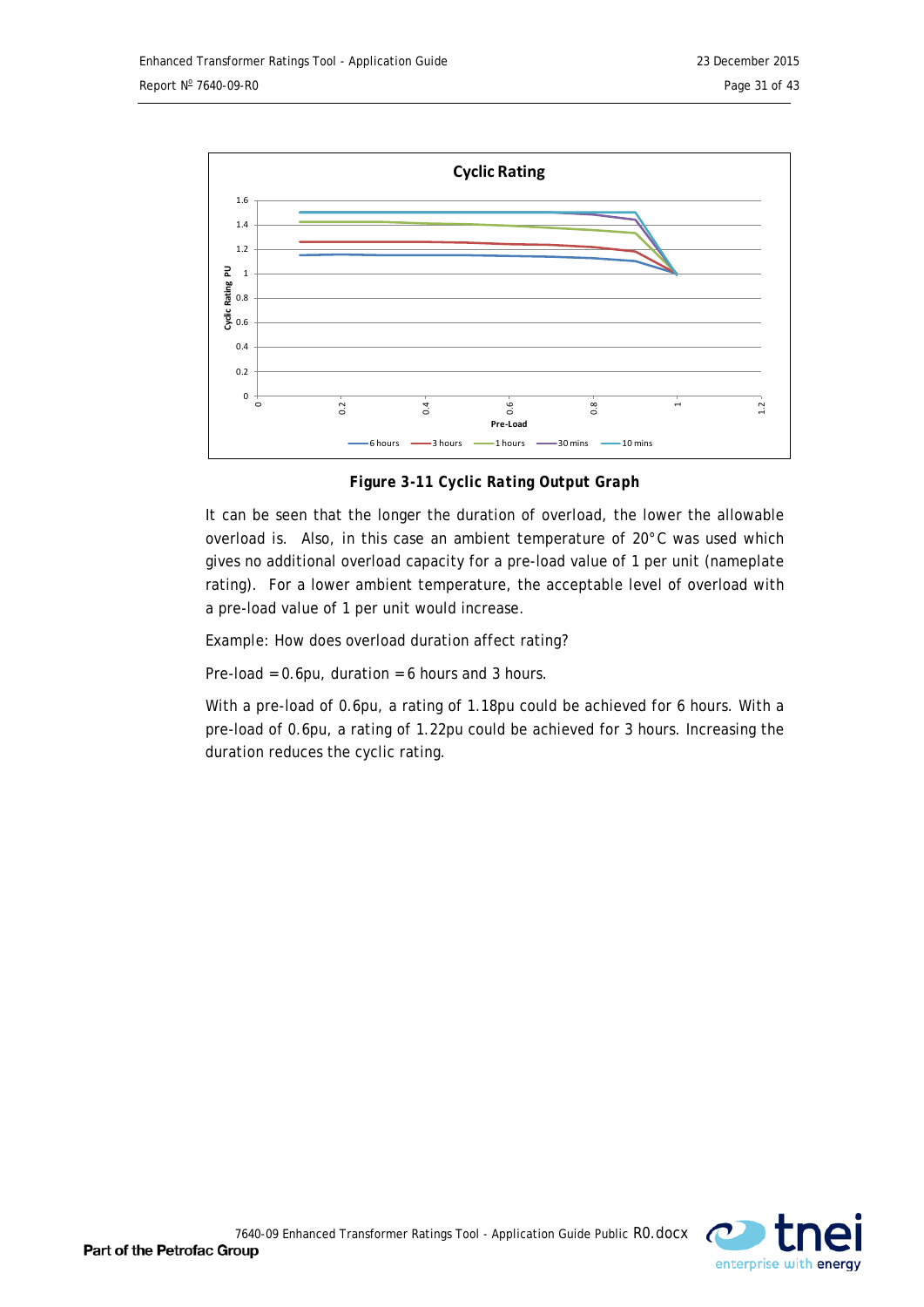# <span id="page-31-0"></span>**4 Sensitivity Studies**

# <span id="page-31-1"></span>**4.1 Model Validation**

It is understood that transformer designers typically use an insulation temperature of circa 120°C for defining CER ratings. The CER rating was recreated for a primary transformer with an ONAN rating of 12MVA, a CMR of 19MVA and a CER of 24MVA based on this insulation temperature.

A primary transformer was defined in the tool as 19MVA ONAF CMR. Setting the ambient temperature to 5°C, the insulation temperature was increased from 98°C until the enhanced rating was close to 24MVA. This occurred at an insulation temperature of 115°C (24.39MVA). This provides some additional verification of the analysis tool and the underlying algorithm.

# <span id="page-31-2"></span>**4.2 Rating Dependencies**

#### <span id="page-31-3"></span>**4.2.1 Ambient Temperature**

Primary Transformer: 7.5MVA ONAN

Insulation temperature: 98°C

Load profile: Flat @ 7.5 MVA & Scaled Winter Peak N-0 (16/12/2011), see *[Figure](#page-31-4)  [5-1](#page-31-4)* for unscaled load profile.

As can be seen from *[Figure](#page-32-1) 5-2*, the relationship between the rating of the transformer and the ambient temperature is inversely proportional. For a flat load profile, temperatures below 20°C result in a rating greater than the nameplate rating. This is consistent with the nameplate rating being based on a 20°C ambient temperature and an insulation temperature of 98°C. When an actual load profile is used, the relationship and shape of the graph remain the same. The key difference, however, is that the shape of the load profile allows for a higher rating because the transformer only spends a short time at the peak load.



*Figure 5-1 Primary Transformer Winter Peak*

<span id="page-31-4"></span>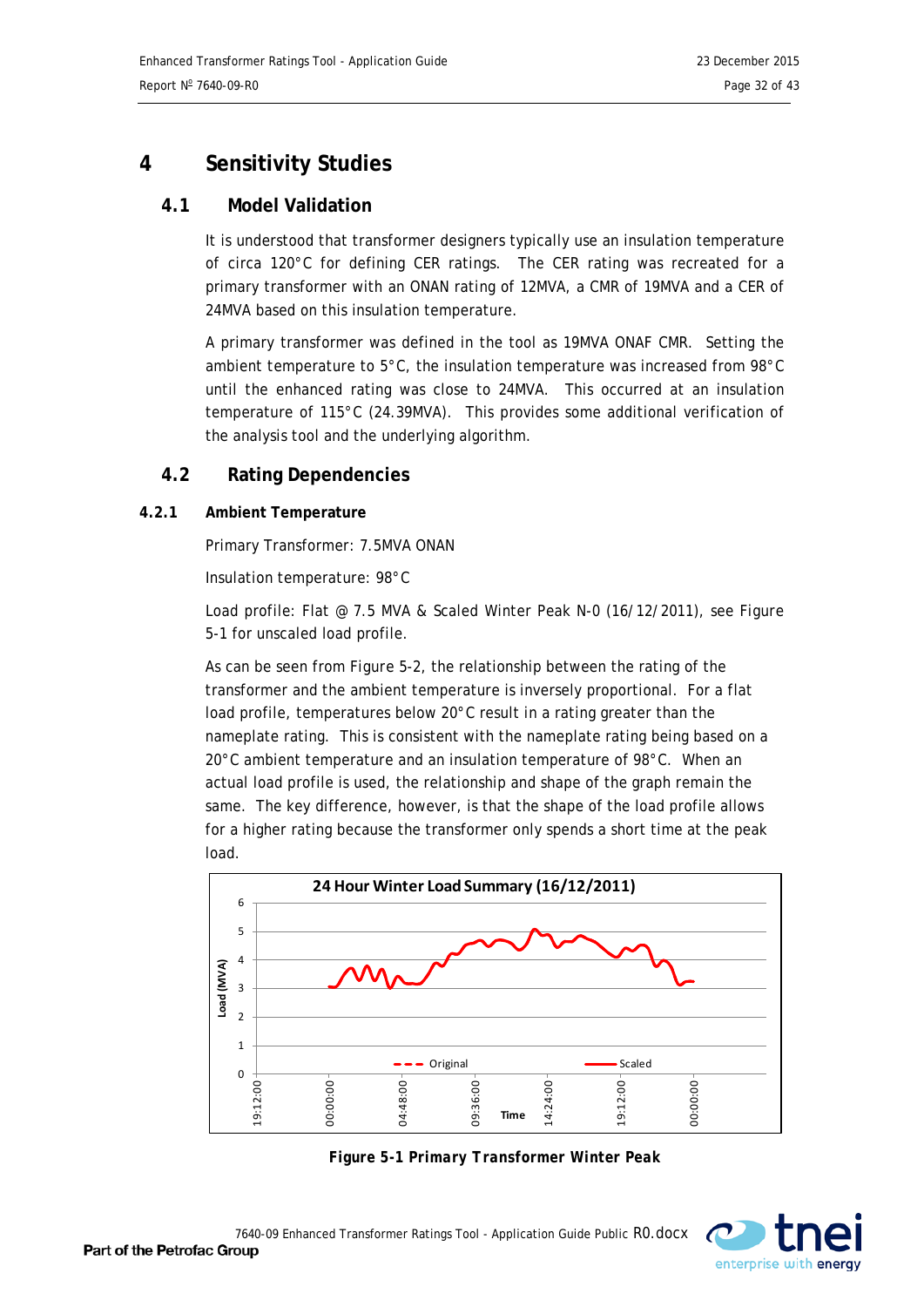

<span id="page-32-1"></span>*Figure 5-2 Rating Vs Ambient Temperature*

# <span id="page-32-0"></span>**4.2.2 Insulation Temperature**

Primary Transformer: 7.5MVA ONAN

Ambient temperature: 20°C

Load profile: Flat @ 7.5 MVA & Scaled Winter Peak N-0 (16/12/2011), see *[Figure 5-1](#page-31-4)* for unscaled load profile.

As can be seen from *[Figure 5-3](#page-33-2)*, the relationship between the rating of the transformer and the insulation temperature is almost linear. For a flat load profile, an insulation temperature of 98°C gives a rating of 7.5 MVA as expected. Use of the actual load profile gives a higher rating due to the profile shape.

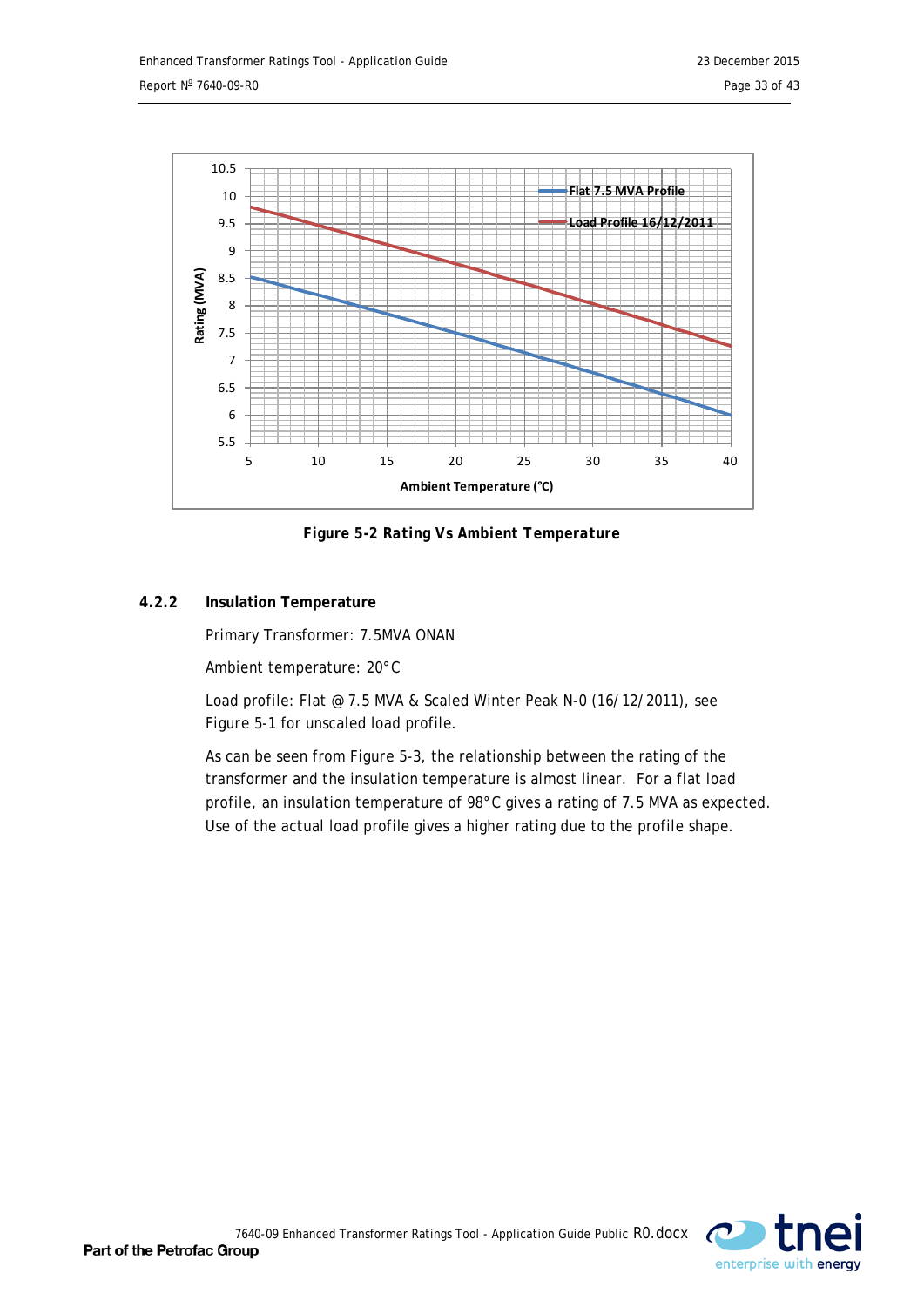

<span id="page-33-2"></span>*Figure 5-3 Rating Vs Insulation Temperature*

# <span id="page-33-0"></span>**4.3 Aging Dependencies**

# <span id="page-33-1"></span>**4.3.1 Ambient Temperature**

Primary Transformer: 7.5MVA ONAN

Insulation temperature: 98°C

Load profile: Flat @ 7.5 MVA & Scaled Winter Peak N-0 (16/12/2011), see *[Figure](#page-31-4)  [5-1](#page-31-4)* for unscaled load profile.

It can be seen from *[Figure 5-4](#page-34-1)*, that the use of the flat 7.5MVA profile gives higher aging results compared to the real load profile. This is due to the real load profile being lower than 7.5 MVA for the majority of the time. This figure also shows that the relationship between the aging rate of the insulation and the ambient temperature is exponential. At an ambient temperature of 20°C, the resulting age rate is 24 hours per day when the flat load profile is used.

[Figure 5-5](#page-34-2) shows the real load profile plot. The same exponential relationship can be seen however, the aging rate is significantly lower.

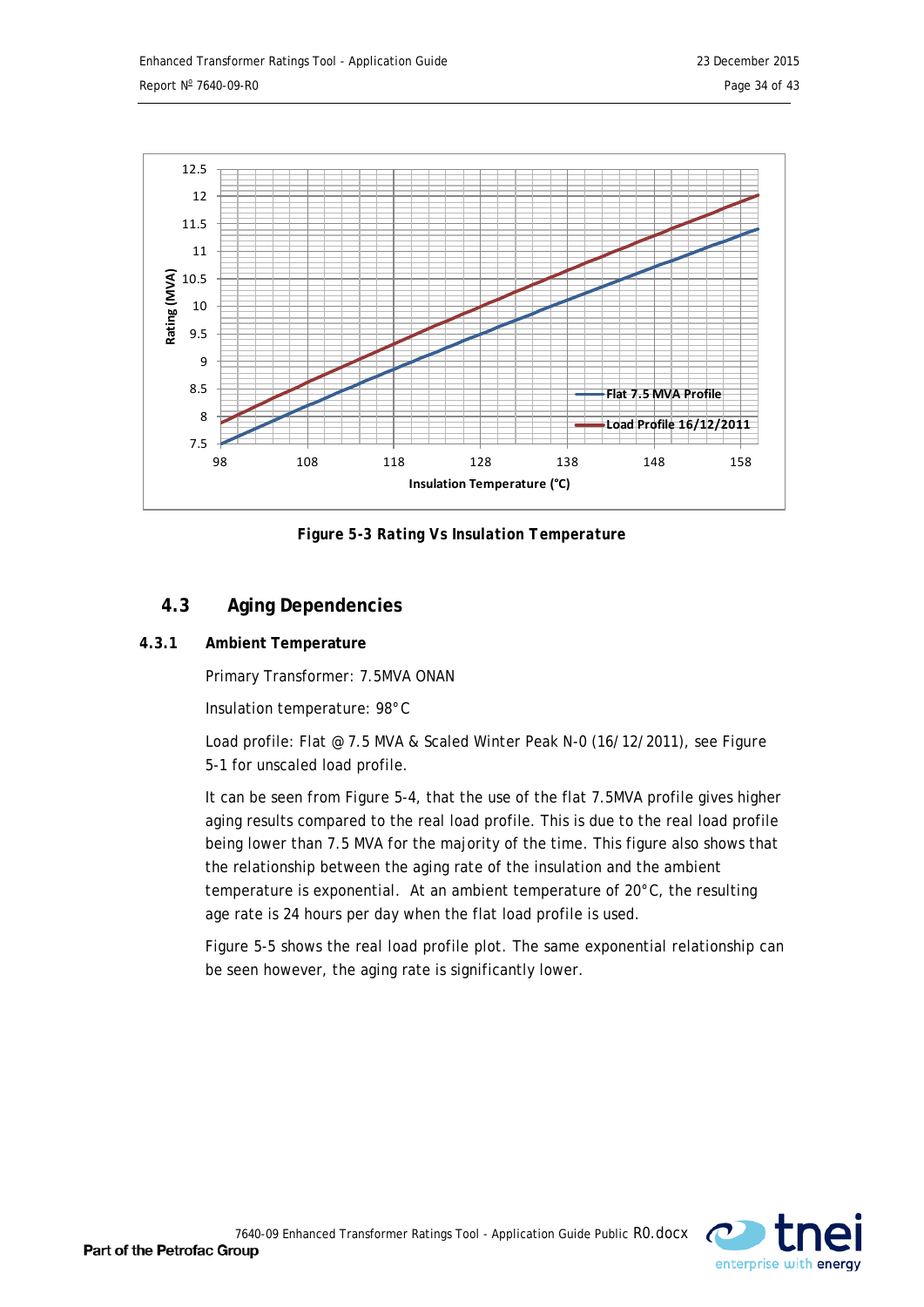<span id="page-34-1"></span>

<span id="page-34-2"></span>*Figure 5-4 Aging Vs Ambient Temperature (flat load profile)*



**Figure 5-5 Aging Vs Ambient Temperature (real load profile)**

# <span id="page-34-0"></span>**4.3.2 Insulation Temperature**

Primary Transformer: 7.5MVA ONAN

Ambient temperature: 20°C

Load profile: Flat @ 7.5 MVA & Scaled Winter Peak N-0 (16/12/2011), see *[Figure](#page-31-4)  [5-1](#page-31-4)* for unscaled load profile.

As can be seen from *[Figure 5-6](#page-35-0)*, the relationship between the aging rate of the insulation and the insulation temperature is exponential. An insulation temperature of 98°C results in 24 hours per day aging, for the flat load profile as

7640-09 Enhanced Transformer Ratings Tool - Application Guide Public R0.docx

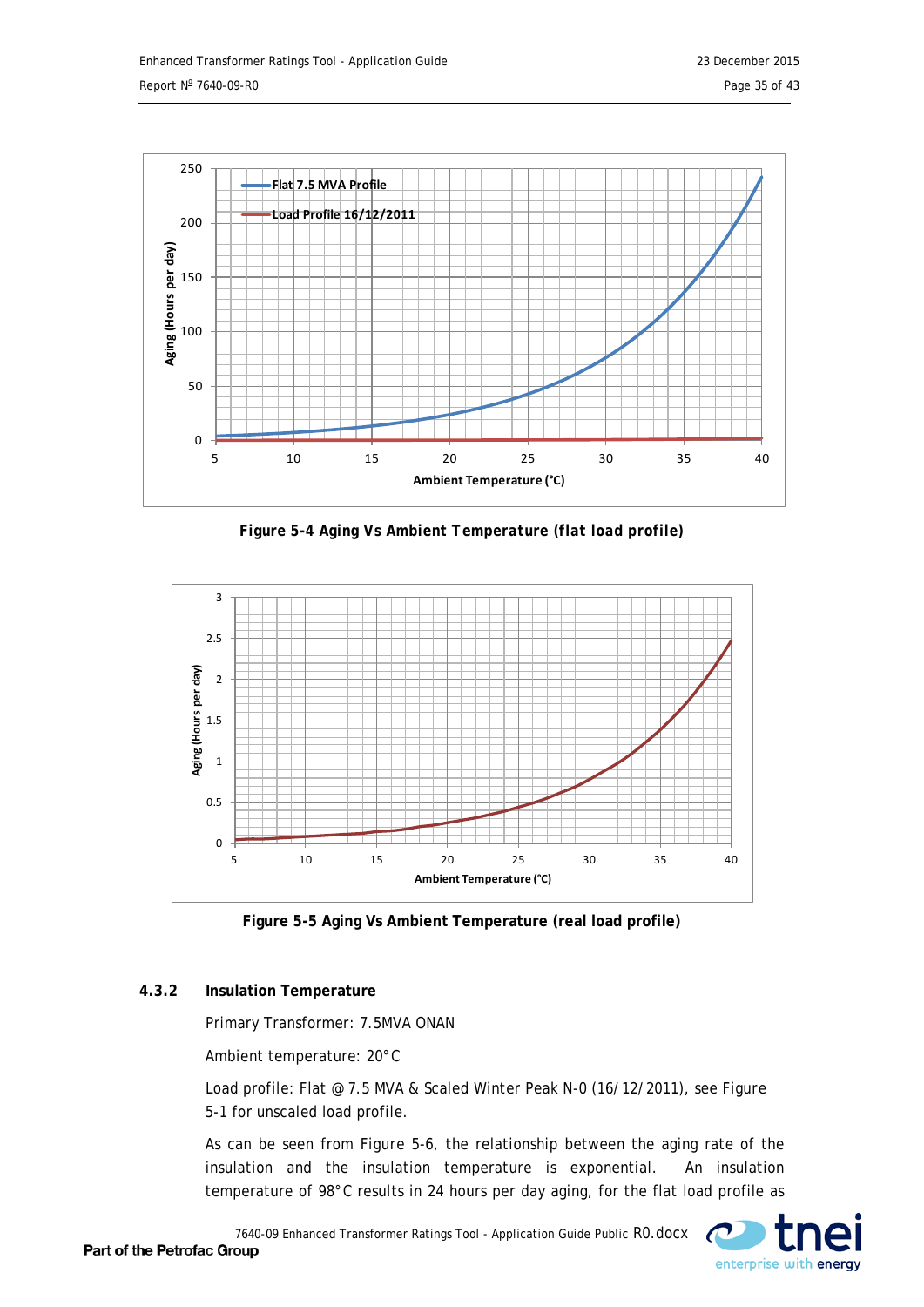

expected. The actual load profile produces significantly less aging due to the lower loading levels for much of the time.

<span id="page-35-0"></span>*Figure 5-6 Aging Vs Insulation Temperature*

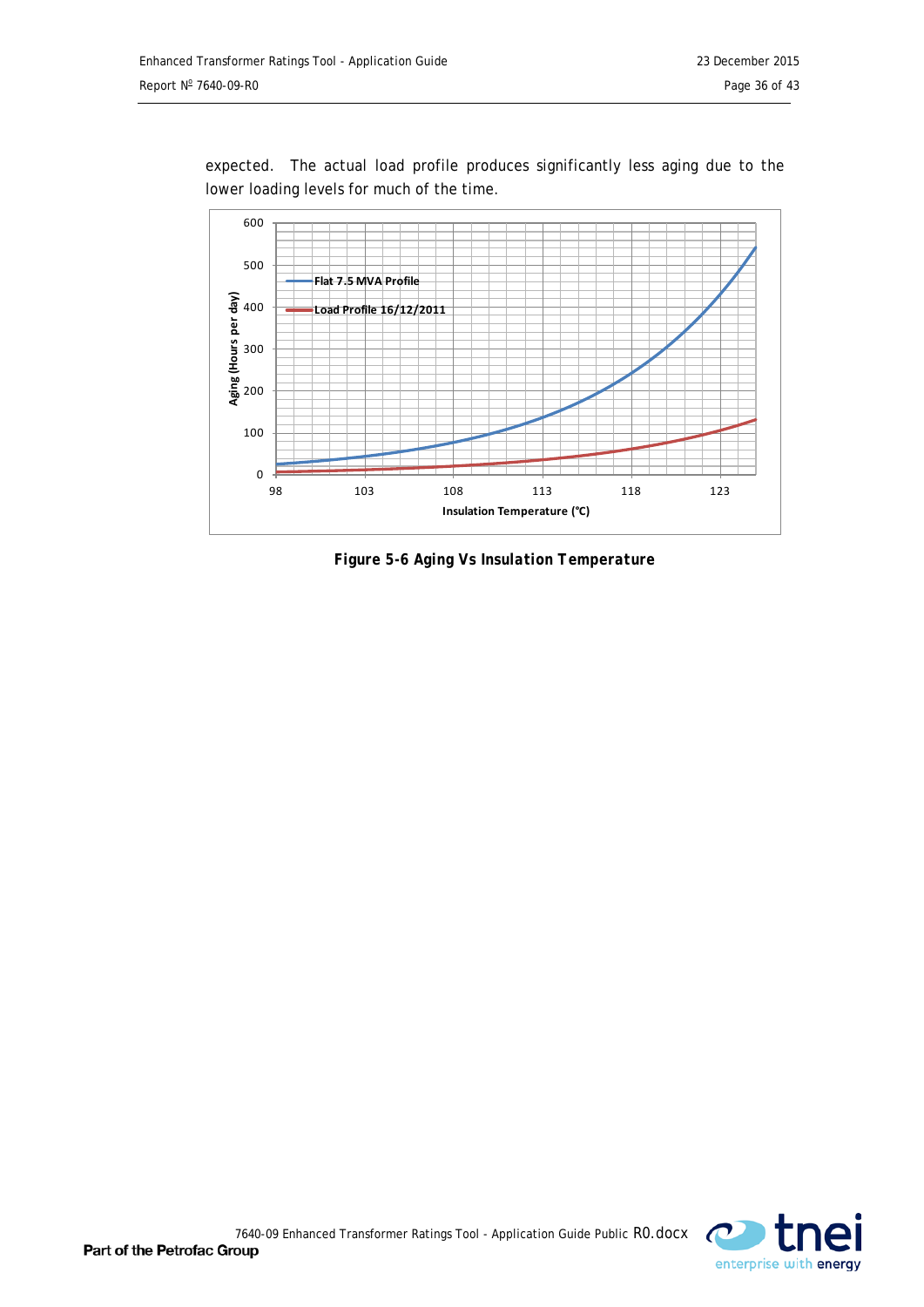#### <span id="page-36-0"></span>**4.3.3 Aging Worked Example**

**Transformer Rating:** 21 MVA ONAF (CMR), 98°C insulation temperature

**Normal load profile -** 361 days (10.7MVA peak) gives an aging rate of 0.07 days/year

**Contingency load profile -** 4 days (~21MVA peak) gives an aging rate of 0.3 days/year/day

Total Aging is  $0.07 + 0.3x4 = 1.27$  days/year

This shows that operation during contingency conditions is a key contributor to asset aging however, this is not significant compared to a design age rate of 1 day/day and would only occur when contingency loading was approaching the enhanced thermal rating.

<span id="page-36-1"></span>*[Figure 5-7](#page-36-1)* provides results for aging with a range of insulation temperatures under contingency conditions and aging due to the normal load profile. This example is for a two transformer group. For a meshed HV network containing a larger number of transformers, loading and thus aging under normal conditions and contingency conditions will be more comparable.



*Figure 5-7 Aging with Insulation Temperature*

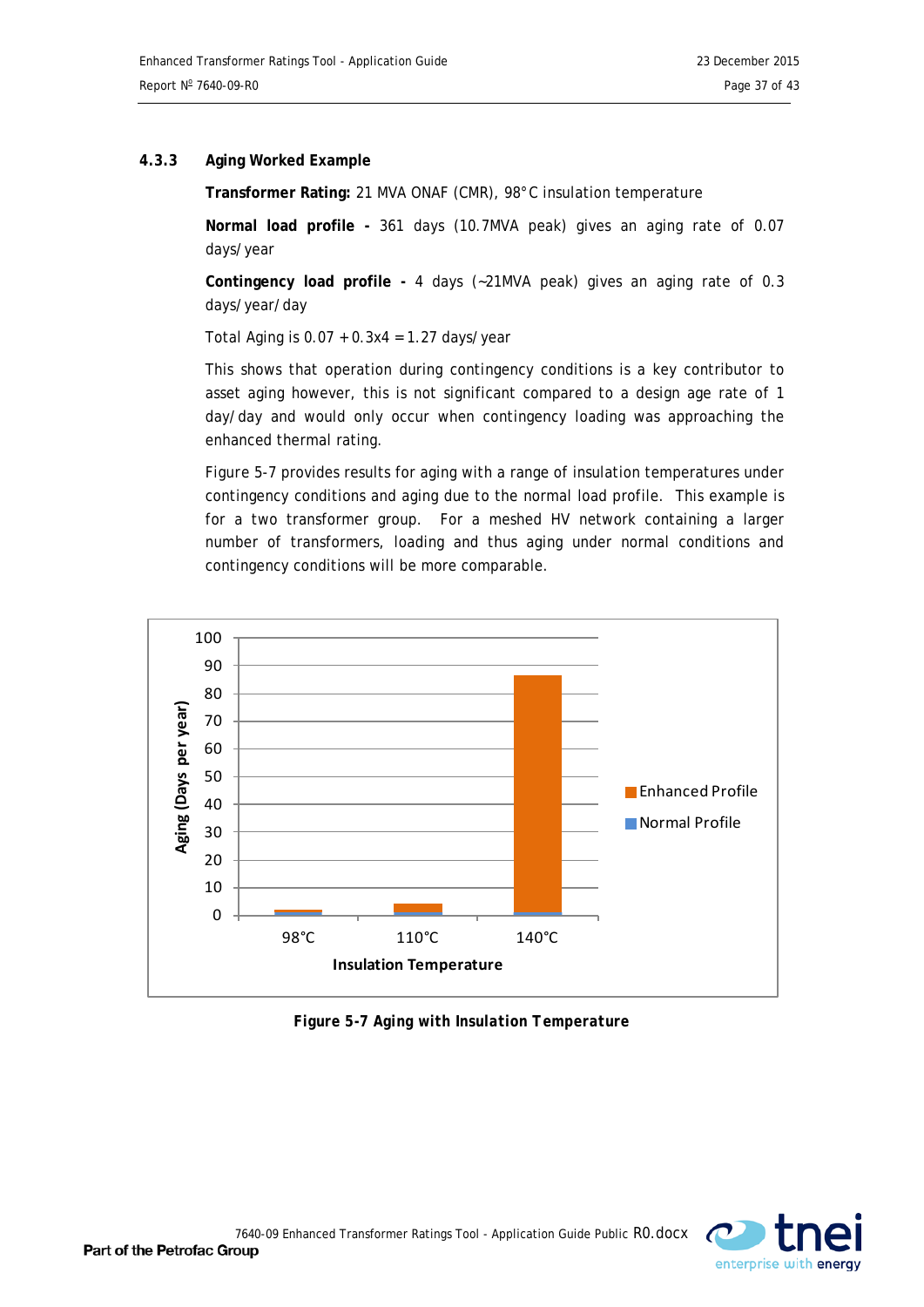# <span id="page-37-0"></span>**5 Future Work**

# <span id="page-37-1"></span>**5.1 Changes to Network Policy and Practice**

#### <span id="page-37-2"></span>**5.1.1 Automation**

Enhanced seasonal ratings for primary transformers should replace existing nameplate ratings in the distribution operational management system, and the network analysis tools (e.g. IPSA and DigSilent). Within the IPSA software package there is the ability to enter additional ratings for transformers.

Enhanced ratings should also be automatically recalculated and updated annually. This activity would need to be captured in the transformer application and policy and the HV network design guide as well as implemented in business processes.

#### <span id="page-37-3"></span>**5.1.2 Further measurements**

Top oil temperature can be used as an input into the thermal model to further refine the model. For this to be implemented, transformers must be fitted with monitoring equipment to record top oil temperature.

Temperature measurements obtained from weather stations located at or near transformers with enhanced thermal ratings applied will improve the characterisation of local weather conditions.

Storage and analysis of measured data would need to be described in network planning practice. This would also need to be included in the tool as a selectable input and ideally automated.

#### <span id="page-37-4"></span>**5.1.3 Database Linkages**

Transformer cooling type and ratings at the corresponding cooling type should be automatically available from a linked (GIS) database in order to select the appropriate thermal model parameters.

Ratings of connecting assets should be easily extractable from the SAP or GIS database. Reverse power flow capability of primary transformers should also be noted in the SAP database.

In future, heat run test data should be requested from the manufacturers for new transformers to improve model thermal parameters used if enhanced thermal ratings are later applied to transformers.

# <span id="page-37-5"></span>**5.2 Tool Modifications and Improvements**

Ideally, the transformer group database will automatically update to reflect new or decommissioned transformers or when a transformer details are modified.

Improved characterisation of transformer aging and remaining life could be included in the algorithms that consider historical and forecast load profiles and contingency conditions. This would be a material task due to the large amount of load data and processing time involved and may work best as standalone software.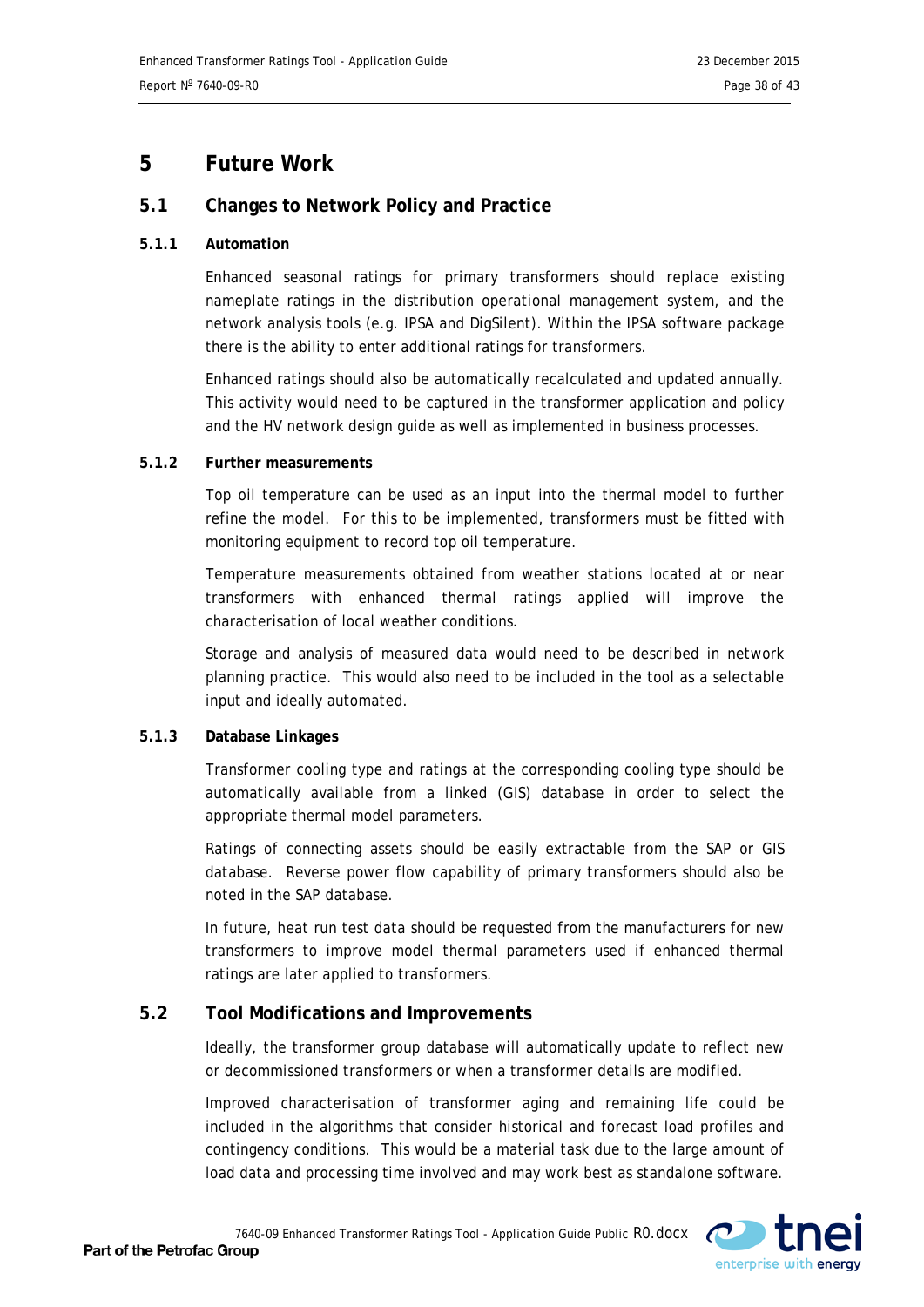In future, the tool could automatically search the PI database to locate the highest loaded seasonal days. This feature may be work best as an independent program in a 'common' library of data analysis tools as other network planning tools may benefit from this.

Detailed help menus should be integrated into the tool to assist the user.

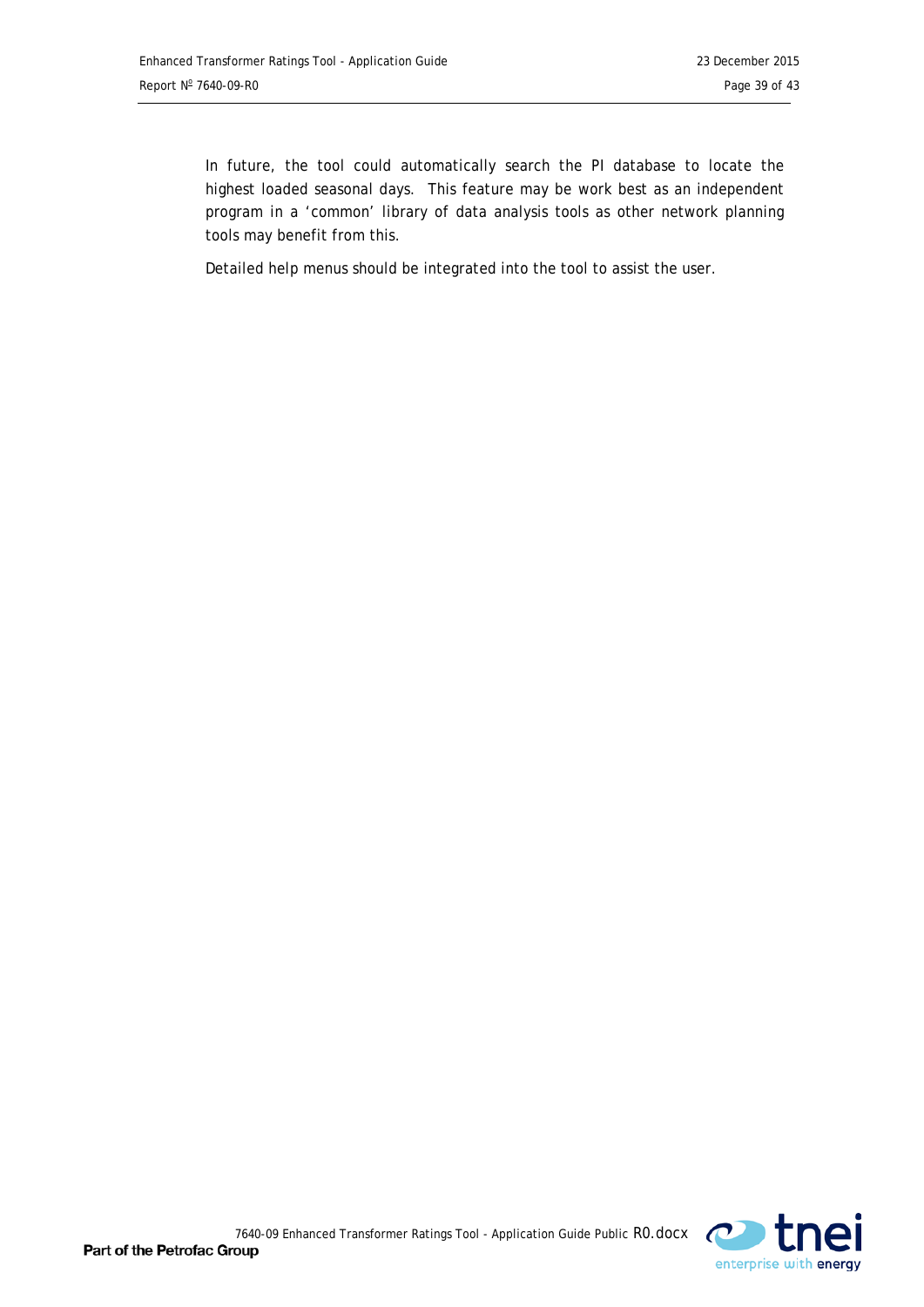# <span id="page-39-0"></span>**6 References**

[1] IEC 60076-7:2005 Loading guide for oil-immersed power transformers, page 31, figure 10.

[2] IEC 60076-7:2005 Loading guide for oil-immersed power transformers, page 53, table E.1.

[3] IEC 60076-7:2005 Loading guide for oil-immersed power transformers, page 16, equation 2.

[4] IEC 60076-7:2005 Loading guide for oil-immersed power transformers, page 16, table 2.

For additional information on the topics discussed in this report, the following documents were used:

- (1) IEC 60076-7:2005 Loading guide for oil-immersed power transformers
- (2) IEC 60076-2:1993 2004 Temperature rise.
- (3) ENA TS 35-2 Issue 5 June 2007 Emergency Rated System Transformers 33/11.5kV Delta/Star and Star/Star Connected
- (4) ENA TS 35-3 Issue 1 January 2009 Continuous Maximum Rated (CMR) System Transformers (for use on systems up to 132kV)
- (5) BSEN 60085:2008 Electrical Insulation Thermal evaluation and designation
- (6) IEC 60137:2003 2008 Insulated bushings for alternating voltages above 1000V



Part of the Petrofac Group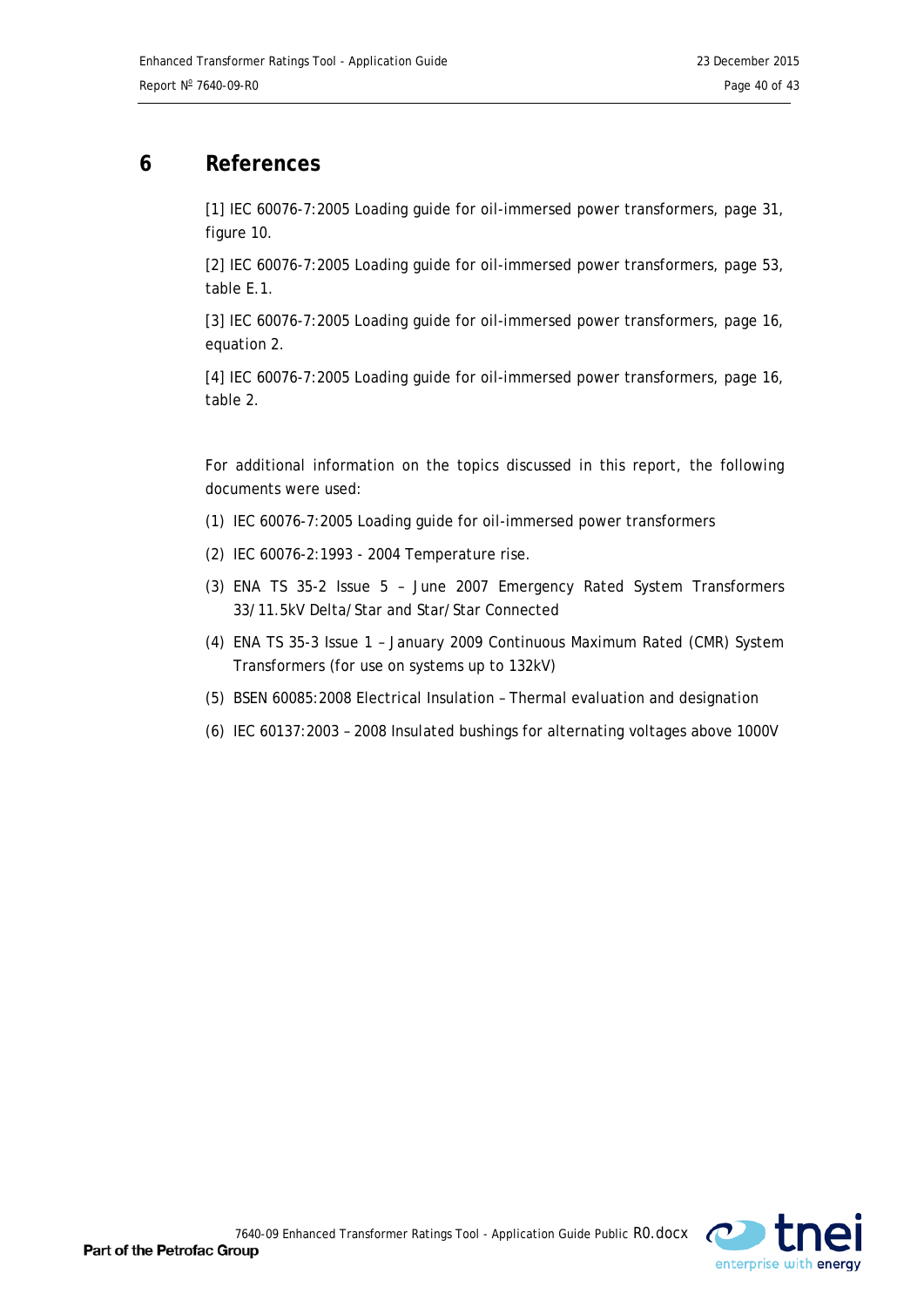# **Appendix A - Tool Navigation**

#### <span id="page-40-0"></span>**General**

Navigation around the program is achieved by use of buttons embedded within each page. The main navigational and command buttons are placed in a toolbar at the top of the page. This toolbar will remain at the top even when the user scrolls down the page. It is recommended to only navigate using the buttons rather than using the tabs at the bottom of the Excel window. This is due to some buttons containing additional code which performs tasks other than just moving from one page to another. Failure to use the buttons could result in maloperation of the program.

Users are only required to enter values on the relevant input pages. These cells are coloured light green, with all other cells being lock for editing. Cells cannot unlocked for program modifications by clicking the 'Unprotect Sheets' button on the Main Menu page and entering the password. Upon reopening the program the sheets will be protected again.

#### **Main Menu**

The first page of the tool is the main menu which contains buttons to open other pages. The most common of these are the three main functions; Seasonal Ratings, Dynamic Rating and Cyclic Rating. The user also has the option to visit the Program Map, Group Database or Global Settings. Figure A-1 shows a snap shot of the Main Menu display.



*Figure A-1 Main Menu*

#### **Function Pages**

There are three main calculations that the program can perform;

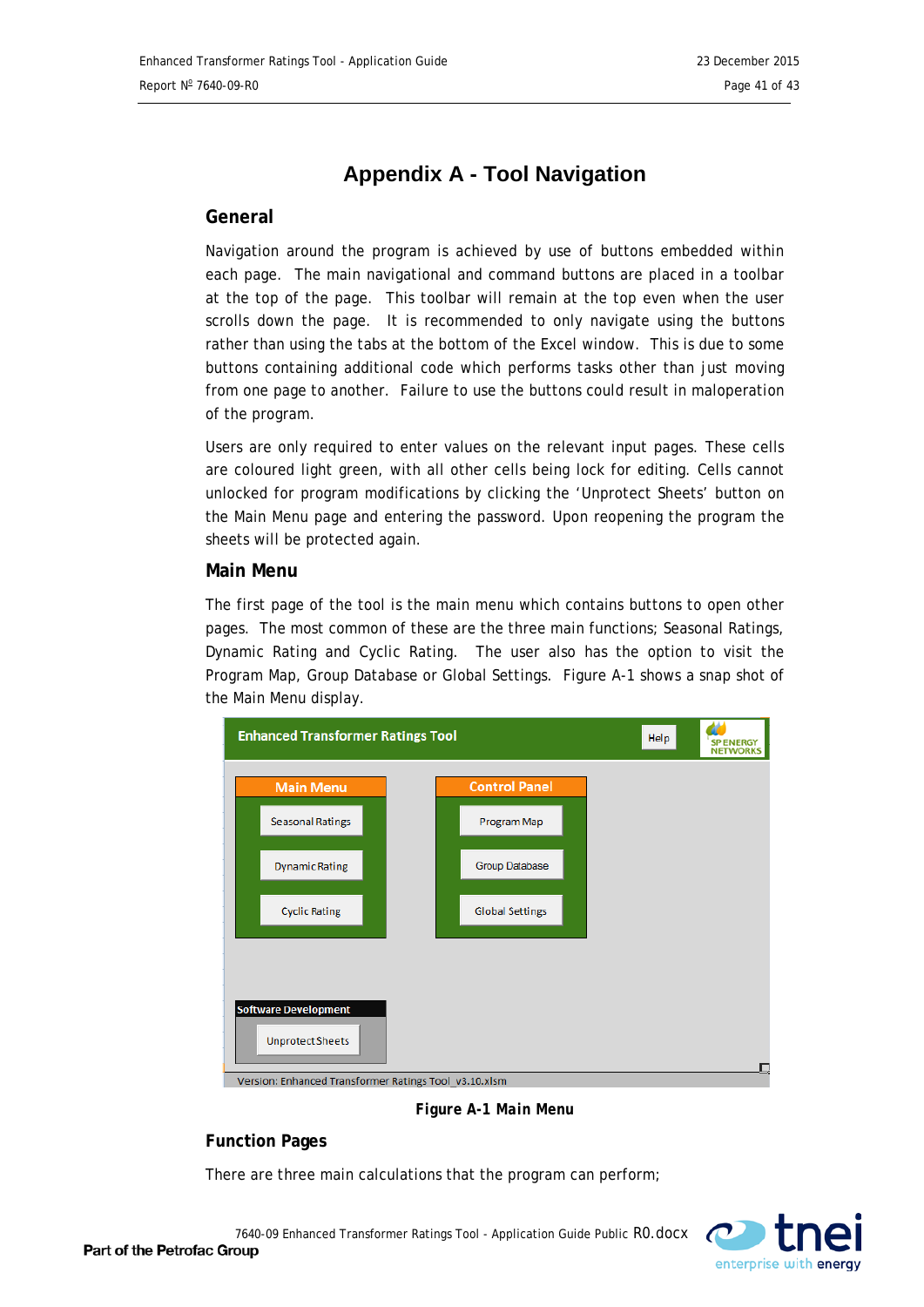- Seasonal ratings
- Dynamic rating
- Cyclic rating

Each of these functions can be access via the Main Menu. The functions open up onto a main page which generally displays a summary of the input parameters and the output results. On the main page toolbar are the buttons which perform the calculations. Each function also has an input and output page, accessible via the toolbar.

# **Program Map**

The program map can be accessed from the Main Menu via the 'Program Map' button. It provides a graphical representation of the physical structure of the program and the links between the different pages. The user may find this useful when performing program modifications. Figure A-2 shows a screenshot of the program map.



*Figure A-2 Program Map*

# **Group Database**

The group database can be accessed from the Main Menu. The group database is a large table containing information such as area, GPS, BSP, Primary Group, Transformer name, Transformer Rating and Cooling type.